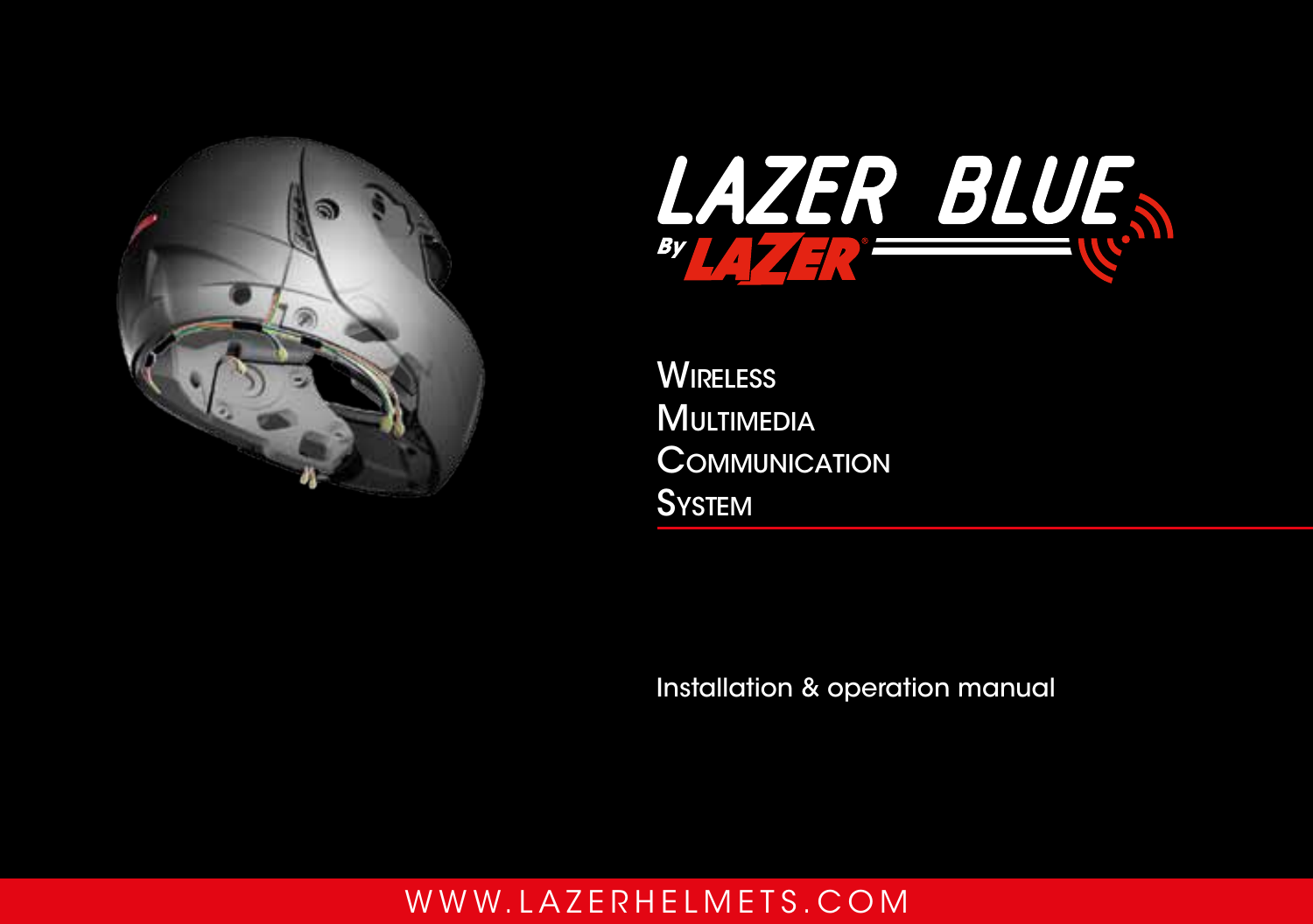

Dear Customer,

Thank you for choosing Lazer Blue. We recommend that you read the following pages carefully, so that you get full satisfaction from it.

We recommend also that you register the purchase at [www.hello-biker.com](http://www.hello-Biker.com), so that we can keep you informed of news and software updates.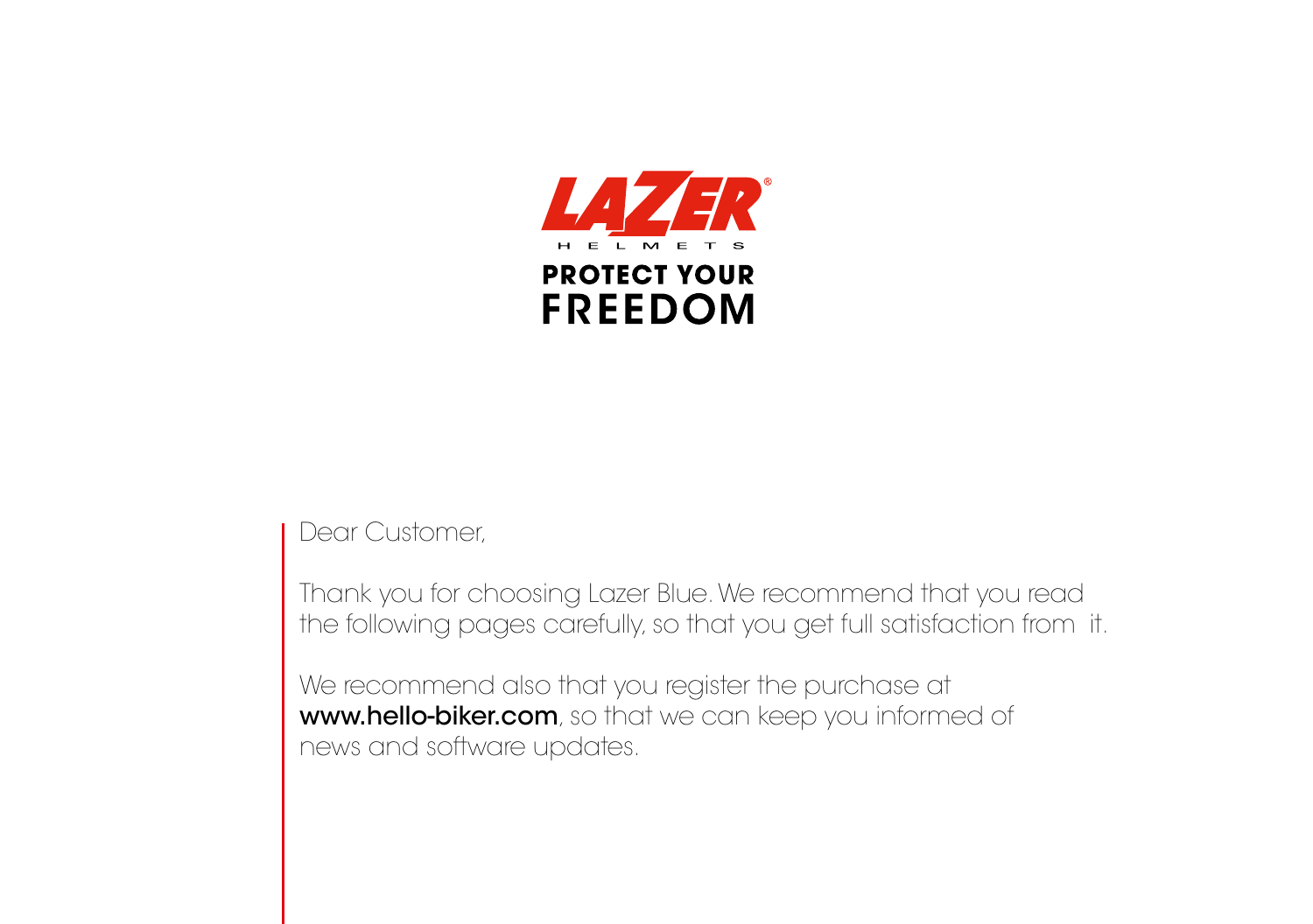<span id="page-2-0"></span>

## **TABLE OF CONTENTS**

| <b>Section</b> |                                                                    |                                                     |
|----------------|--------------------------------------------------------------------|-----------------------------------------------------|
| 1.             |                                                                    | <b>Kit composition</b>                              |
|                | 1.1.                                                               | Optional handle-bar remote control                  |
| 2.             |                                                                    | <b>Fitting</b>                                      |
| 3.             |                                                                    | <b>Overview of functions</b>                        |
| 4.             |                                                                    | Switching on / switching off                        |
|                | 4.1.                                                               | Switching on                                        |
|                | 4.2.                                                               | Switching off                                       |
| 5.             |                                                                    | The first things to do with your new Lazer Blue     |
|                | 5.1.                                                               | Charge the battery                                  |
|                | 5.2.                                                               | Choose a language                                   |
|                | 5.3.                                                               | Adjust the volume                                   |
|                | 5.4.                                                               | Name your unit                                      |
| 6.             |                                                                    | <b>Pairing with other Lazer Blue units</b>          |
|                | 6.1.                                                               | Rider-to-passenger intercom communication           |
|                | 6.2.                                                               | Bike-to-bike intercom communication                 |
|                | 6.3.                                                               | Listing the paired Lazer Blue units                 |
| 7.             |                                                                    | Pairing with Bluetooth <sup>®</sup> enabled devices |
|                | 7.1.                                                               | Pairing with mobile phones                          |
|                | 7.2.                                                               | Pairing with satellite navigation systems           |
|                | 7.3.                                                               | Pairing with music players                          |
|                | Clearing all paired Bluetooth <sup>®</sup> enabled devices<br>7.4. |                                                     |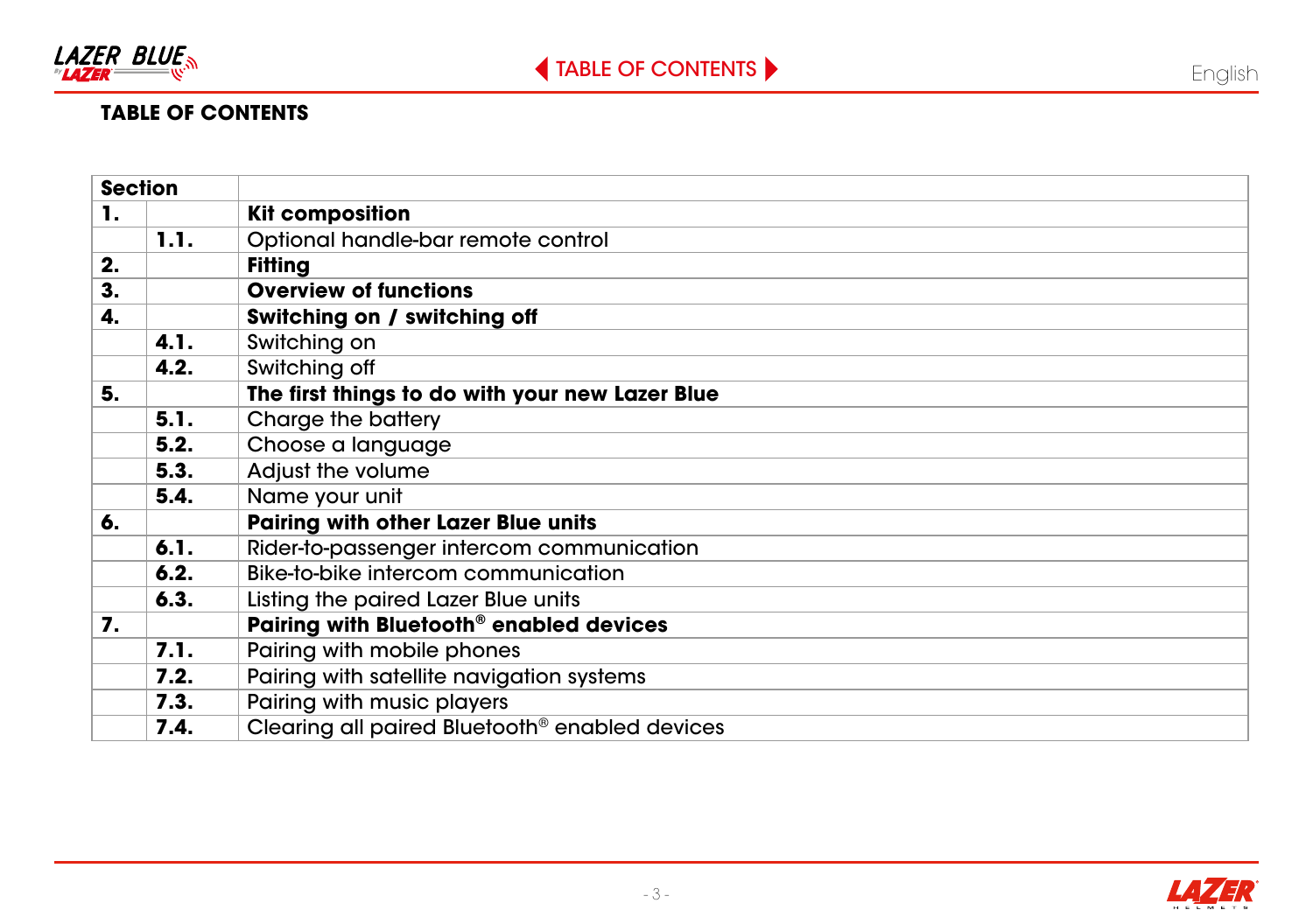<span id="page-3-0"></span>

| 8.  |                               | Connection and use with other Lazer Blue units (intercom communication) |  |
|-----|-------------------------------|-------------------------------------------------------------------------|--|
|     | 8.1.                          | Rider-to-passenger intercom communication                               |  |
|     | 8.2.                          | Bike-to-bike intercom communication                                     |  |
|     | 8.3.                          | Suspending intercom communication                                       |  |
|     | 8.4.                          | Selective intercom communication                                        |  |
| 9.  |                               | Connection and use with Bluetooth <sup>®</sup> enabled devices          |  |
|     | 9.1.                          | Connecting Lazer Blue with a mobile phone                               |  |
|     | 9.2.                          | Using Lazer Blue with a mobile phone                                    |  |
|     | 9.2.1.                        | Incoming phone calls (handsfree)                                        |  |
|     | Sharing phone calls<br>9.2.2. |                                                                         |  |
|     | 9.2.3.                        | Redialling                                                              |  |
|     | 9.3.                          | Connecting Lazer Blue with a satellite navigation system                |  |
|     | 9.4.                          | Connecting Lazer Blue with a music player                               |  |
|     | 9.4.1.                        | Controlling the music player                                            |  |
|     | 9.4.2.                        | Sharing music                                                           |  |
| 10. |                               | <b>Battery charging</b>                                                 |  |
| 11. |                               | <b>LED indications</b>                                                  |  |
| 12. |                               | Optional handlebar remote control                                       |  |
|     | 12.1.                         | Installation of the handlebar remote control                            |  |
|     | 12.2.                         | Pairing of the handlebar remote control                                 |  |
|     | 12.3.                         | Clearing a paired remote control                                        |  |
| 13. |                               | <b>Reset</b>                                                            |  |
| 14. |                               | <b>Technical Data</b>                                                   |  |
| 15. |                               | <b>Homologation / Qualification</b>                                     |  |

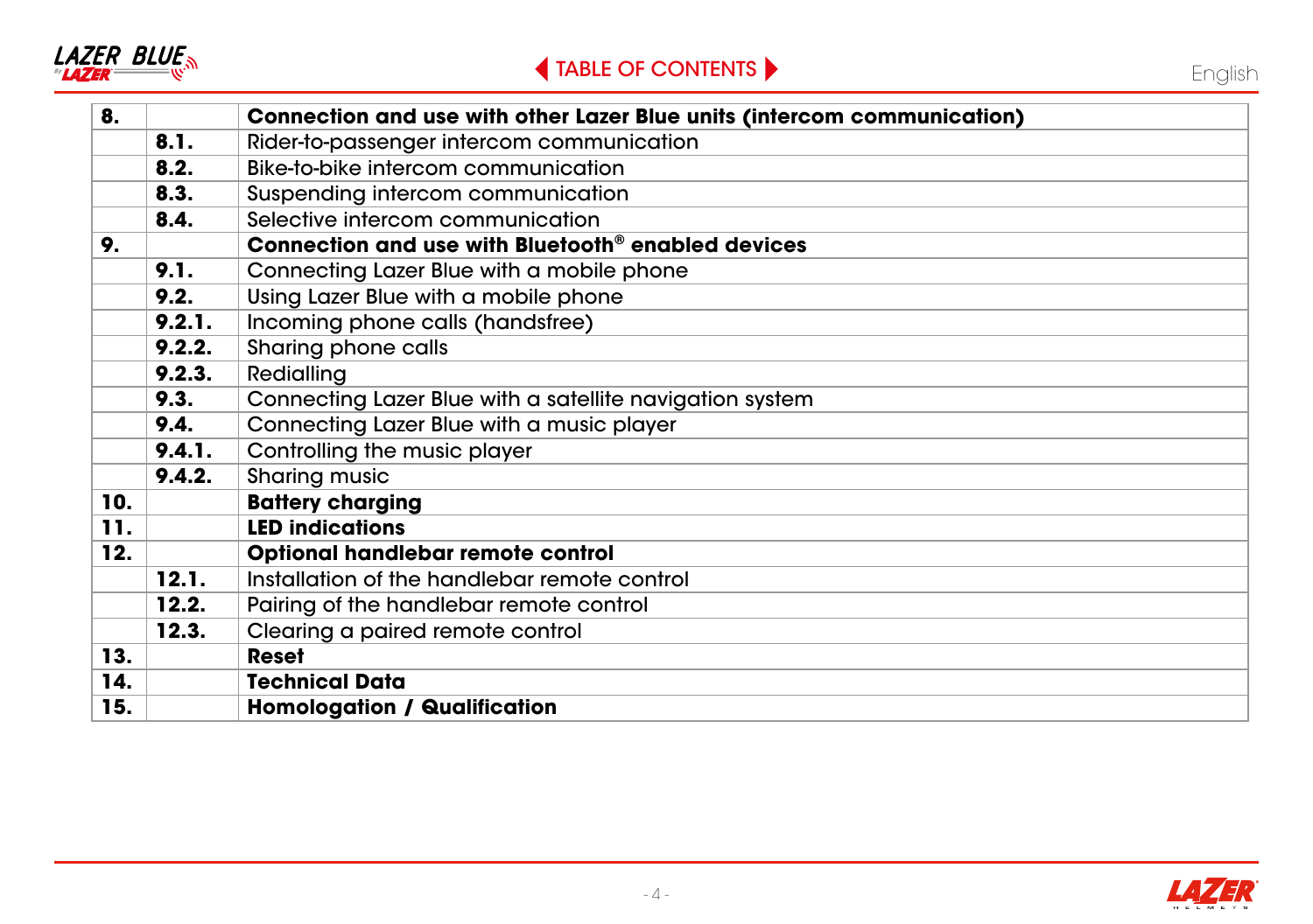<span id="page-4-0"></span>

### **1. KIT COMPOSITION**

The **single kit** includes the parts that are required by one biker, that is:

| (A) 1 multifunction key                     |   |
|---------------------------------------------|---|
| (B) 1 charger connector                     |   |
| (C) 1 pair of earphones with foam<br>pads   |   |
| microphone for jet/flip-up<br>(D)<br>helmet | c |
| 1 main connector<br>(E)                     |   |
| 1 battery-charger<br>(F)                    |   |
| 1 filtre<br>(G).                            |   |
|                                             |   |

For bike-to-bike or rider-to-passenger intercom use, each helmet will require one kit.



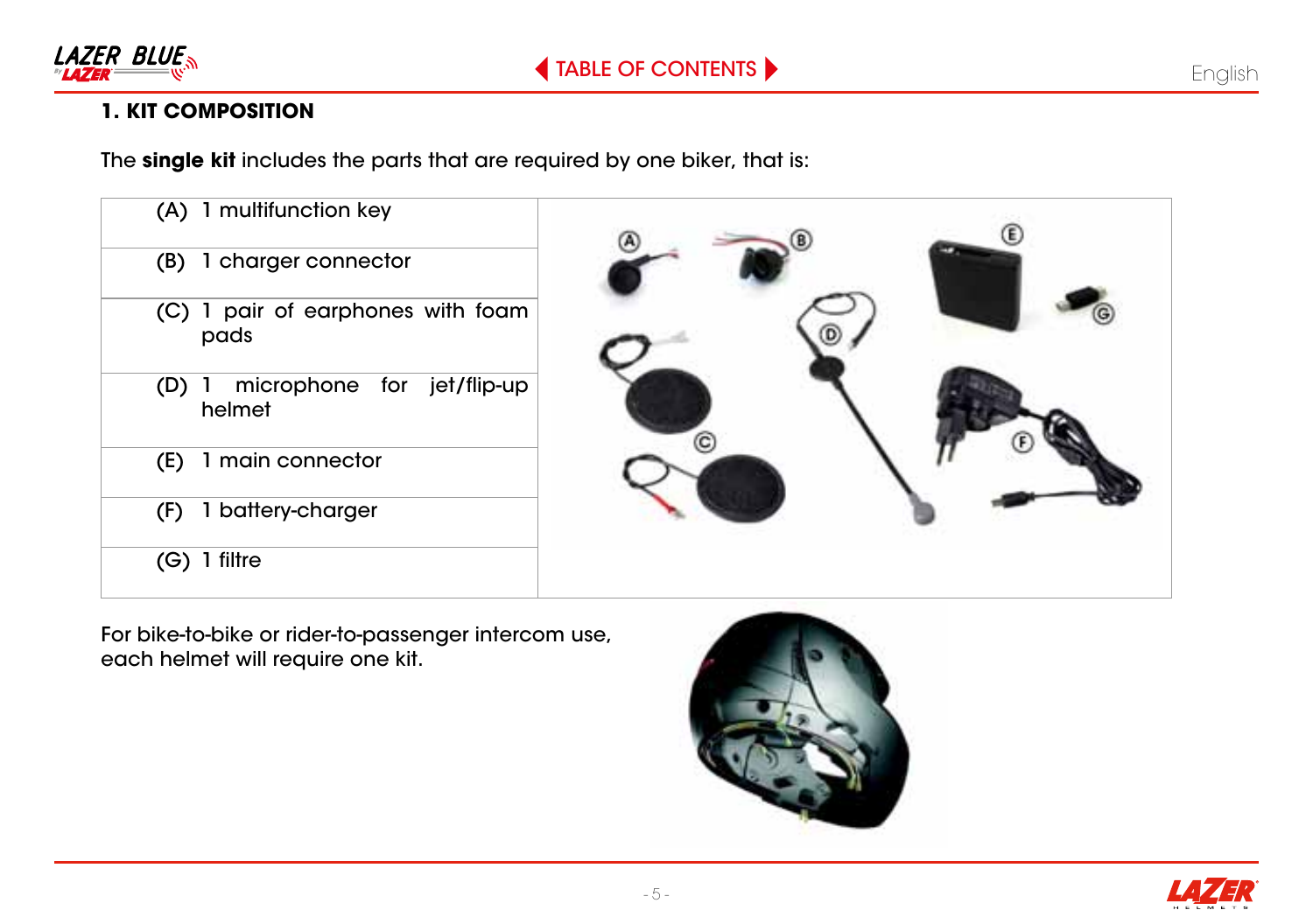

## <span id="page-5-0"></span>**1.1. Optional handlebar remote control**

This accessory is designed to make the selection of functions more comfortable and safe while driving, with the hands always gripping the handlebar firmly. It is specially recommended for those who want to benefit from a maximum of functions and comforts.

It can be purchased separately to complement the rider's kit. It consists of a threebutton selector to be fitted to the handlebar (see picture) and of a mini control unit The connection between the remote control and the Lazer Blue unit is radiofrequency type.

For detailed information about fitting, pairing and operation, see section 12.

#### **2. FITTING (See the video on the Lazer website)**

#### **3. OVERVIEW OF FUNCTIONS**

Lazer Blue allows for multiple wireless connections:

**Rider-to-passenger and bike-to-bike intercom connection** among up to six units within a range of about 150 meters (typical) in full duplex mode (i.e. the bikers can talk and listen simultaneously).

**Bluetooth® connection to mobile phones for** handsfree conversation.

**Bluetooth® connection to music players (e.g. MP3 players)**, allows for the reception of hi-fi / stereo music. Bikers can listen to their favourites in the earphones and possibly share them with their biking mates.

**Bluetooth® connection to satellite navigation systems**, the voice indications from navigators can be listened to in the earphones.



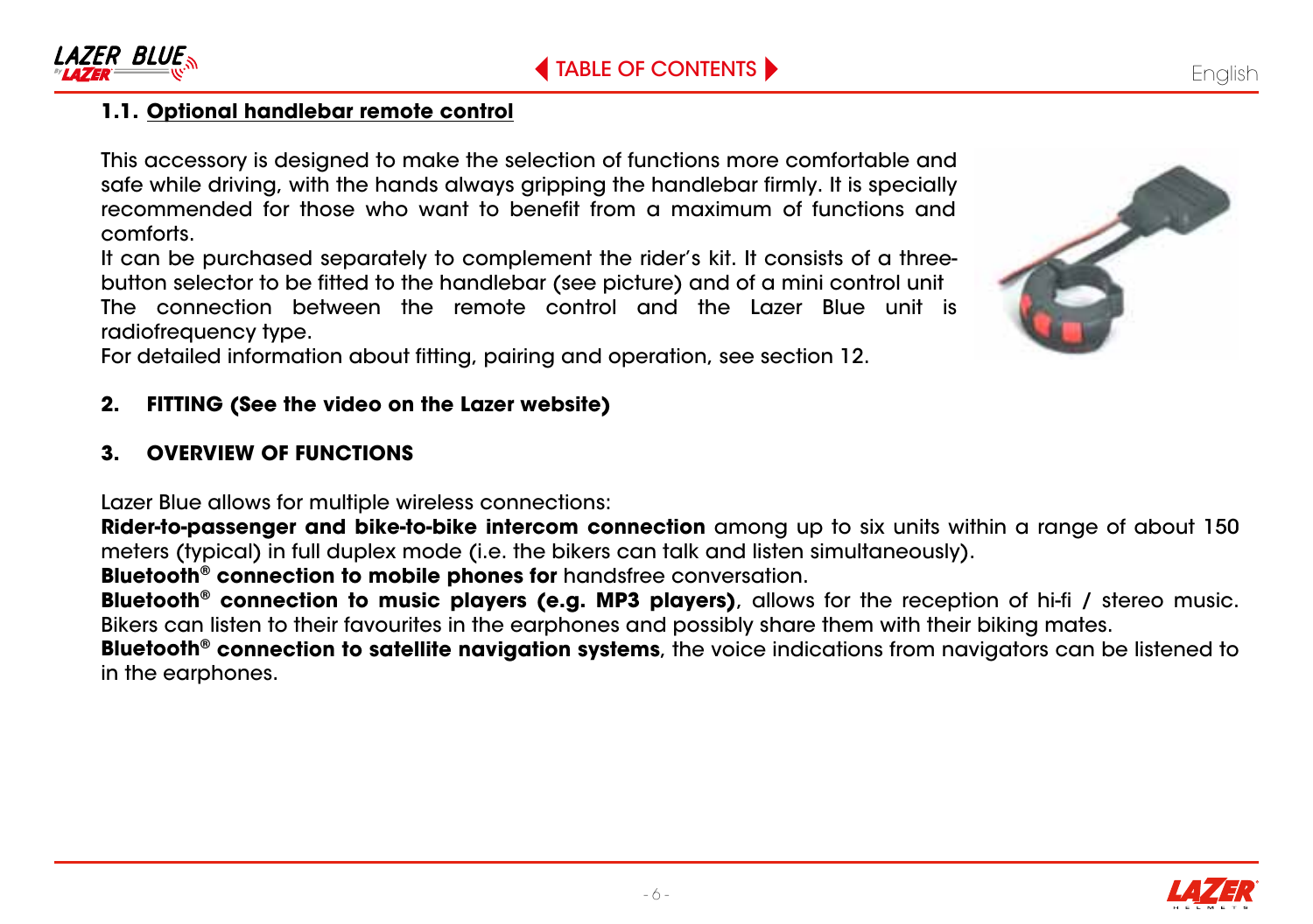# **LAZER BLUE**

## **[TABLE OF CONTENTS](#page-2-0)**

**English** 

**All the set-up and control operations described in the following pages are made via the same multifunction key (A) located on the control unit, following the voice indications provided through the earphones. For better comprehension of the instruction flow, the tables below list all the indications you will hear in every menu/submenu, whether they require action (this format: ABCD EFG ) or not (this format** HIL MNO **).**



Multifunction button



**Recommendations:** 

- **NEVER ALLOW A CONVERSATION (ON THE PHONE OR WITH YOUR BIKING MATES) TO DRAW YOUR ATTENTION AWAY FROM DRIVING AND GENERATE HAZARDOUS RIDING CONDITIONS!**
- **WHEN ADJUSTING THE SOUND VOLUME ALWAYS KEEP IN MIND THAT YOU SHALL STILL HEAR CLEARLY THE AUDIBLE WARNING SIGNALS COMING FROM OTHER VEHICLES (ESPECIALLY FROM THOSE INVOLVED IN EMERGENCY SERVICES SUCH AS AMBULANCES, POLICE CARS, FIRE BRIGADE VEHICLES, ETC.)**
- **THE USE OF TWO EARPHONES MAY BE ILLEGAL IN CERTAIN COUNTRIES. PLEASE CHECK THE LOCAL REGULATIONS AND ACT ACCORDINGLY.**

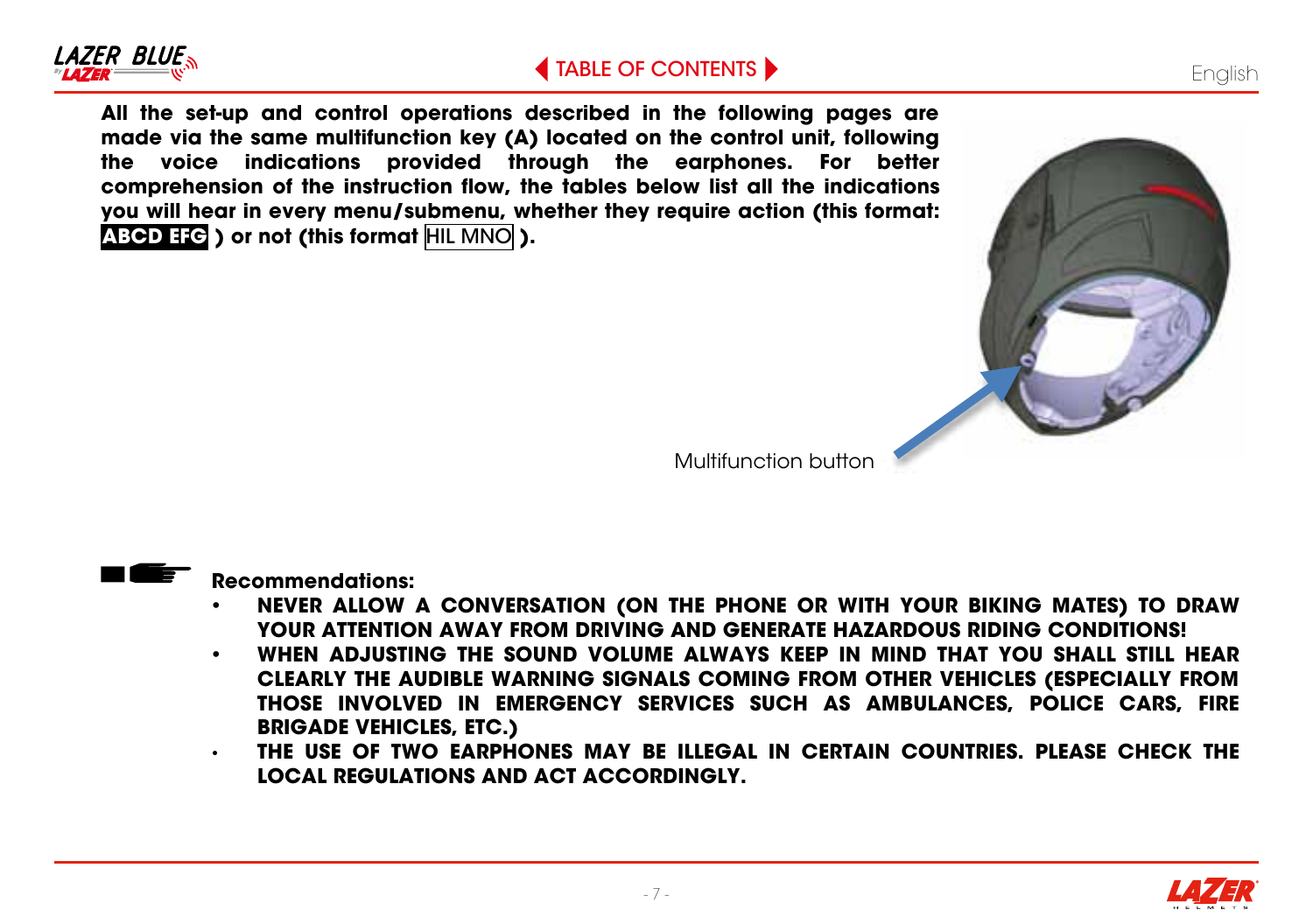<span id="page-7-0"></span>

#### **4. SWITCHING ON / SWITCHING OFF**

#### **4.1. Switching on**

| <b>PROCEDURE</b>                                                                                                                | <b>VOICE INSTRUCTION FLOW</b> |
|---------------------------------------------------------------------------------------------------------------------------------|-------------------------------|
| Start condition: Lazer Blue off<br>Press and hold down the multifunction key (A) until you hear<br>LAZER BLUE ON, then release. | <b>LAZER BLUE ON</b>          |

#### **4.2. Switching off**

| <b>PROCEDURE</b>                                                                                                                | <b>VOICE INSTRUCTION FLOW</b>        |
|---------------------------------------------------------------------------------------------------------------------------------|--------------------------------------|
| Start condition: Lazer Blue on<br>Press and hold down the multifunction key (A) until you hear<br>LAZER BLUE OFF, then release. | <b>MENU</b><br><b>LAZER BLUE OFF</b> |

#### **5. THE FIRST OPERATIONS TO DO WITH YOUR NEW LAZER BLUE**

#### **5.1. Charge the battery**

Recharge for at least 6 hours before use (see section 10).

#### **5.2. Choose a language**

The voice instructions of Lazer Blue are available in several different languages. Visit www.hello-biker.com to find your preferred language and the download procedure.

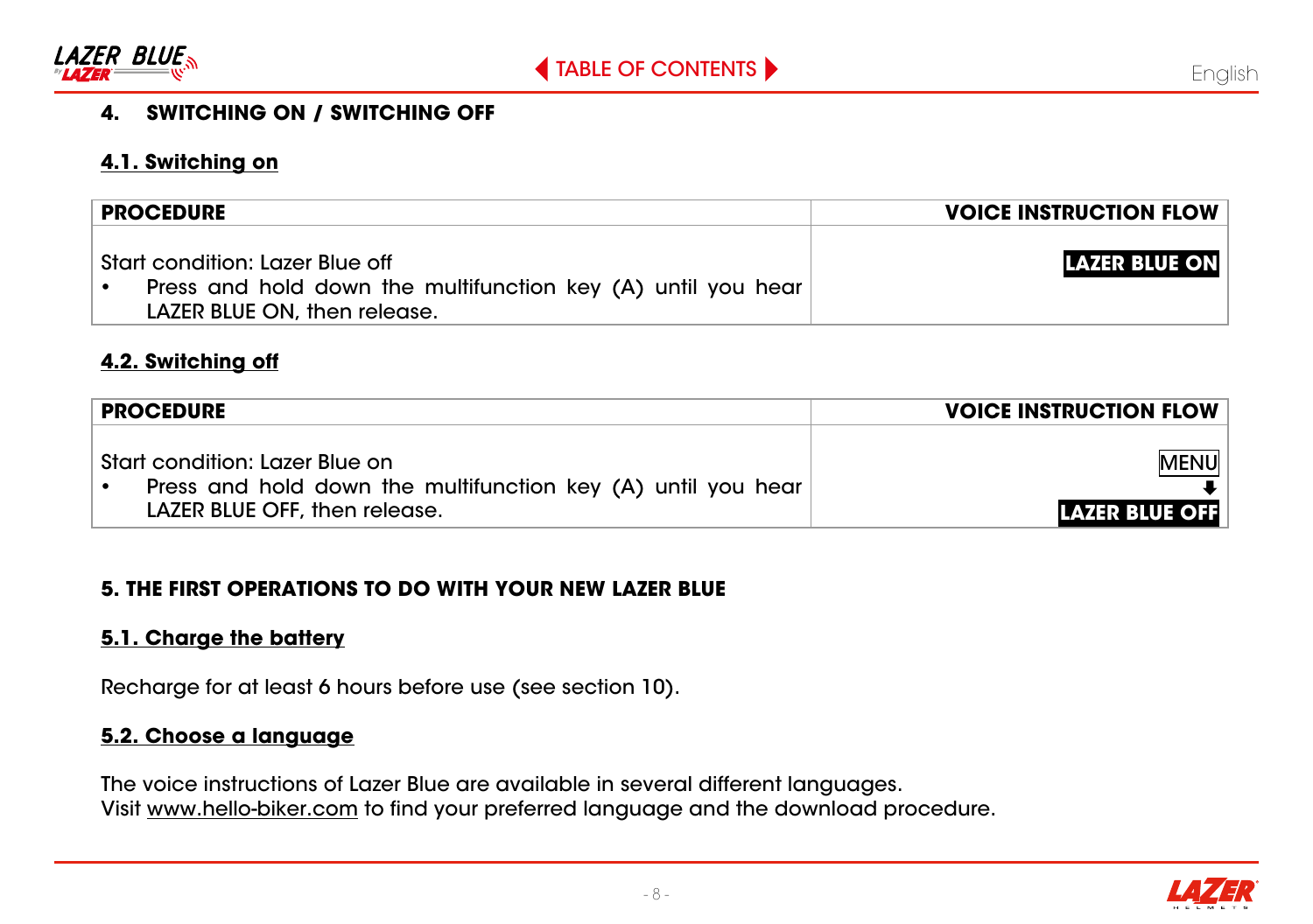<span id="page-8-0"></span>

### **5.3. Adjust the volume**

The sound volume can be adjusted to three levels:

| <b>PROCEDURE</b>                                                                                                                                                                                                                                     | <b>VOICE INSTRUCTION FLOW</b>                  |
|------------------------------------------------------------------------------------------------------------------------------------------------------------------------------------------------------------------------------------------------------|------------------------------------------------|
| Start condition: Lazer Blue on<br>Press the multifunction button (A) shortly. The system tells you<br>what sound level it is currently adjusted to (e.g. VOLUME 3)<br>Press shortly again. The system shifts to the next (higher or lower)<br>level. | VOLUME 3<br><b>VOLUME 2</b><br><b>VOLUME 1</b> |

#### **WARNING: EXCESSIVE SOUND PRESSURE FROM EARPHONES CAN CAUSE HEARING LOSS!**

#### **5.4. Name your unit**

Choose a name that will allow your biking mates to identify you (the default name is Lazer Blue).

|       | <b>PROCEDURE</b>                                                                                                                  | <b>VOICE INSTRUCTION FLOW</b> |
|-------|-----------------------------------------------------------------------------------------------------------------------------------|-------------------------------|
| Start | condition: Lazer Blue off, far from other<br>active<br>Bluetooth <sup>®</sup> enabled devices or Lazer Blue units in pairing mode | <b>LAZER BLUE ON</b>          |
| 1.    | Press and hold down the multifunction key (A) until you hear<br>PAIRING MODE, then release                                        | <b>PAIRING MODE</b>           |
| 2.    | Press again and hold down until you hear MENU, then release<br>and listen to the prompts                                          | <b>MENU</b>                   |
| 3.    | As you hear CHANGE UNIT NAME, press shortly to confirm                                                                            | <b>PLAY UNIT NAME</b>         |
| 4.    | As you hear PRESS BUTTON TO RECORD NAME, press shortly and                                                                        |                               |
|       | say your name clearly close to the microphone. If the operation<br>is successful, you will hear if repeated in the earphones      | <b>CHANGE UNIT NAME</b>       |

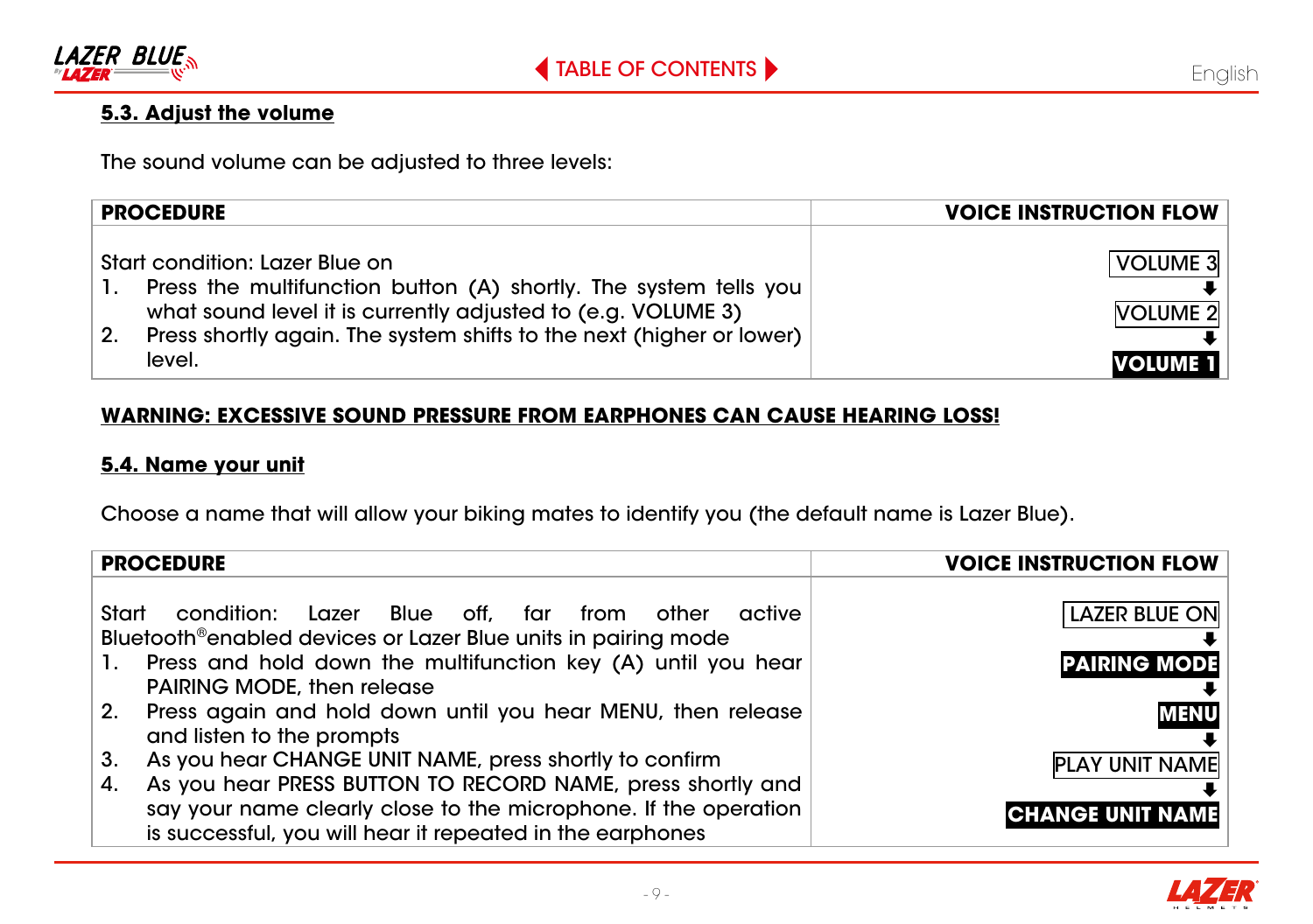

 $\ddot{\phantom{0}}$ 

 $\ddot{\phantom{0}}$ 

*name)*

**PRESS BUTTON TO RECORD NAME**

*xxxxxxxx (repetition of recorded*

5. The unit sets itself to pairing mode. If you have made a mistake you can repeat the procedure starting from pos. 2. If no further action follows, the unit quits the pairing mode about ten minutes later.

#### **Remarks:**

- **The unit name can be modified at any time following the same procedure; it can also be listened to by accessing the procedure and pressing shortly as you hear PLAY UNIT NAME.**
- **If you have done group pairing (see section 6), consider that the name change will exclude you from the group communication.**
- **To quit the pairing mode before ten minutes have elapsed, press and hold down until you re-enter the MENU. Wait until you hear END PAIRING and press the button shortly to confirm.**

**Tips:**

- **Press shortly to confirm a command. Do not keep pressed!**
- **Press while hearing the voice prompt or immediately after. If you wait too long, the system steps on and the selection becomes impossible.**

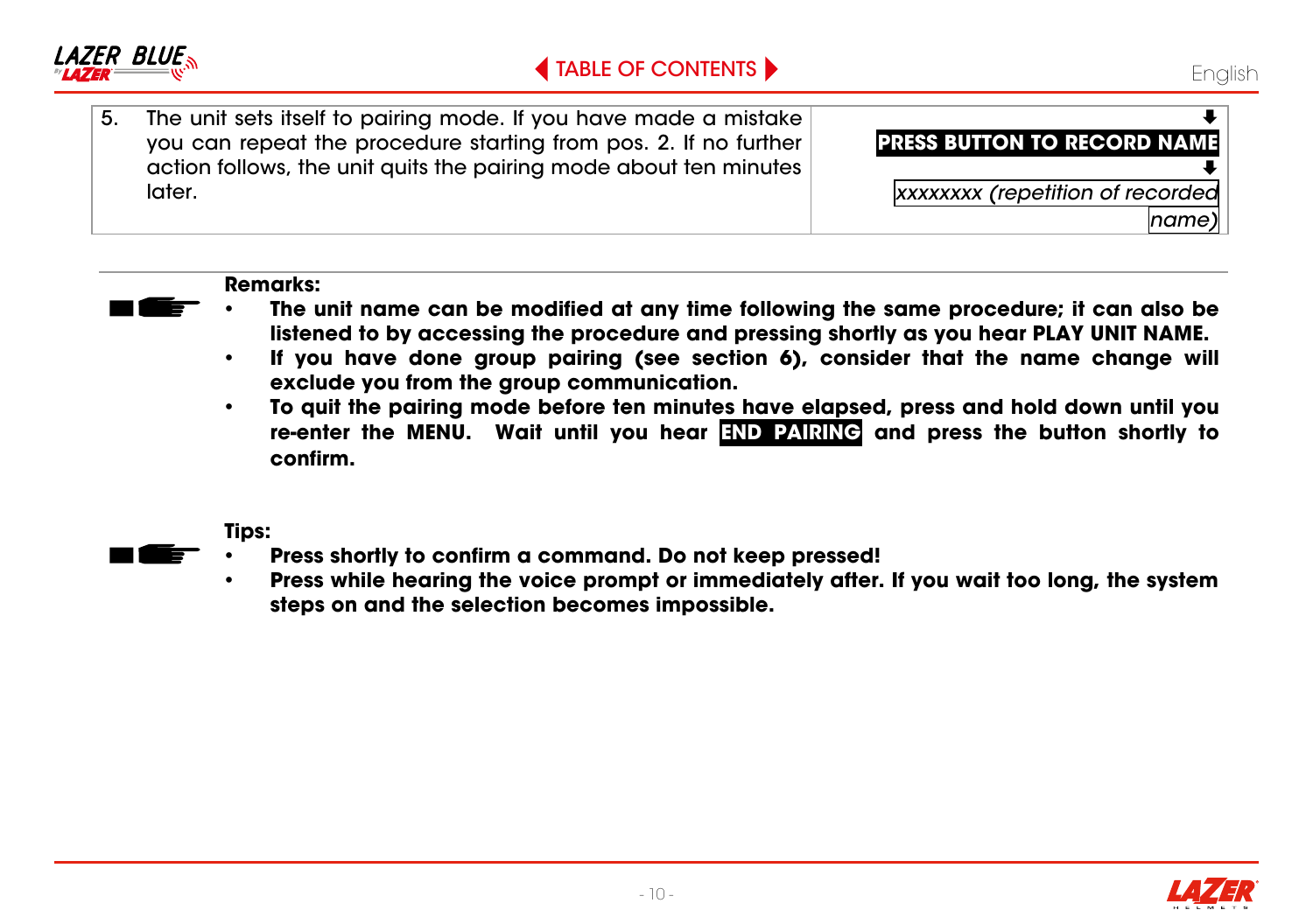<span id="page-10-0"></span>

### **6. PAIRING WITH OTHER LAZER BLUE UNITS**

#### **6.1. Rider-to-passenger intercom communication**

To enable communication, the two units have to be paired, i.e. "introduced" to each other. The units need to be named (see section 5.4.) and to be within range. The procedure below has to be carried out simultaneously on both.

|          | <b>PROCEDURE</b>                                                                                                                                                                                                                                                                                                  | <b>VOICE INSTRUCTION FLOW</b>                                               |
|----------|-------------------------------------------------------------------------------------------------------------------------------------------------------------------------------------------------------------------------------------------------------------------------------------------------------------------|-----------------------------------------------------------------------------|
| 1.<br>2. | Start condition: Lazer Blue off - control units close to each other<br>Press and hold down the multifunction key (A) until you hear<br>PAIRING MODE, then release<br>As the unit senses the presence of another unit in pairing mode,<br>it will prompt you to CONFIRM GROUP PAIRING. Press shortly to<br>confirm | <b>LAZER BLUE ON</b><br><b>PAIRING MODE</b><br><b>CONFIRM GROUP PAIRING</b> |
| 3.       | Pairing takes place automatically. If it is successful, you will hear<br>PAIRED WITH + the name of the mate unit                                                                                                                                                                                                  | <b>PAIRED WITH xxxxxx (name of mate</b>                                     |
| 4.       | If no further action follows, the unit quits the pairing mode about<br>ten minutes later (LAZER BLUE ON)                                                                                                                                                                                                          | <b>LAZER BLUE ON</b>                                                        |
| 5.       | The units are now in intercom communication and will connect<br>to each other whenever they are within range.                                                                                                                                                                                                     |                                                                             |

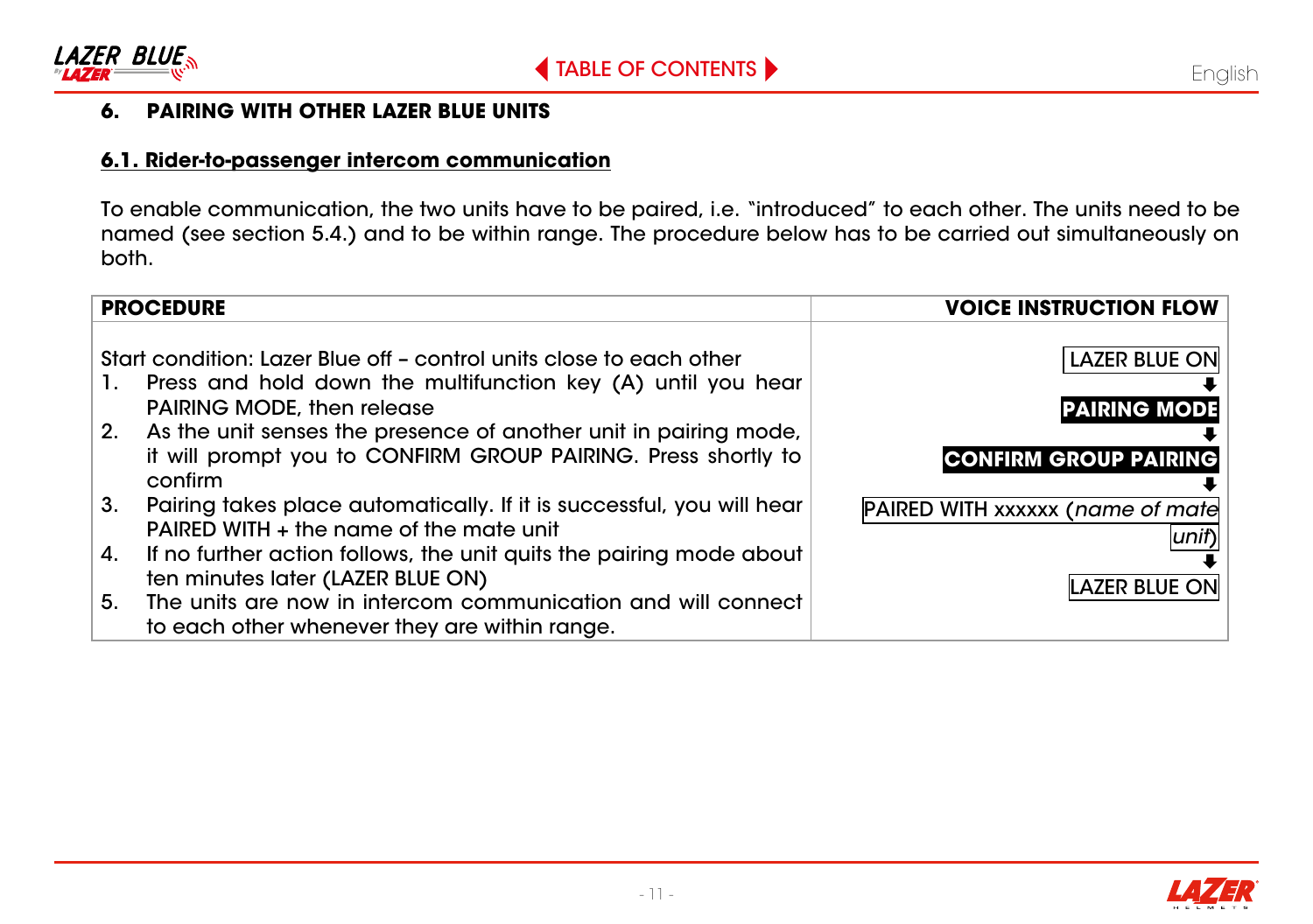<span id="page-11-0"></span>

#### **6.2. Bike-to-bike intercom communication**

To enable communication, all the units (max 6) have to be paired, i.e. "introduced" to one another. The units need to be named (see section 5.4.) and to be within range. The procedure below has to be carried out simultaneously on all Lazer Blue units.

| <b>PROCEDURE</b>                                                                                                                                                                                                                                                                                                                                                                                                                                                                                                                                                                                                                                                                        | <b>VOICE INSTRUCTION FLOW</b>                                                                                                                                                                                                                           |
|-----------------------------------------------------------------------------------------------------------------------------------------------------------------------------------------------------------------------------------------------------------------------------------------------------------------------------------------------------------------------------------------------------------------------------------------------------------------------------------------------------------------------------------------------------------------------------------------------------------------------------------------------------------------------------------------|---------------------------------------------------------------------------------------------------------------------------------------------------------------------------------------------------------------------------------------------------------|
| Start condition: Lazer Blue off - control units close to one another<br>Press and hold down the multifunction key (A) until you hear<br>1.<br>PAIRING MODE, then release<br>As the unit senses the presence of other units, it will prompt you<br>2.<br>to CONFIRM GROUP PAIRING. Press shortly to confirm.<br>Pairing takes place automatically. If it is successful, you will hear<br>3.<br>PAIRED WITH $+$ the names of all the mate units<br>If no further action follows, the unit quits the pairing mode about<br>4.<br>ten minutes later (LAZER BLUE ON)<br>The units are now in intercom communication and will connect<br>5.<br>to one another whenever they are within range. | LAZER BLUE ON<br><b>PAIRING MODE</b><br><b>CONFIRM GROUP PAIRING</b><br><b>PAIRED WITH xxxxxx (name of mate</b><br>unit)<br><b>PAIRED WITH xxxxxx (name of mate</b><br>unit)<br><b>PAIRED WITH xxxxxx (name of mate</b><br>unit<br><b>LAZER BLUE ON</b> |

**Remark:**

• **Every new pairing with other Lazer Blue units (for rider-to-passenger or bike-to-bike communication) supersedes the former pairing. In other words, whenever you go through the procedure to pair with new mate units, the formerly created communication group is deleted and a new one is created!**

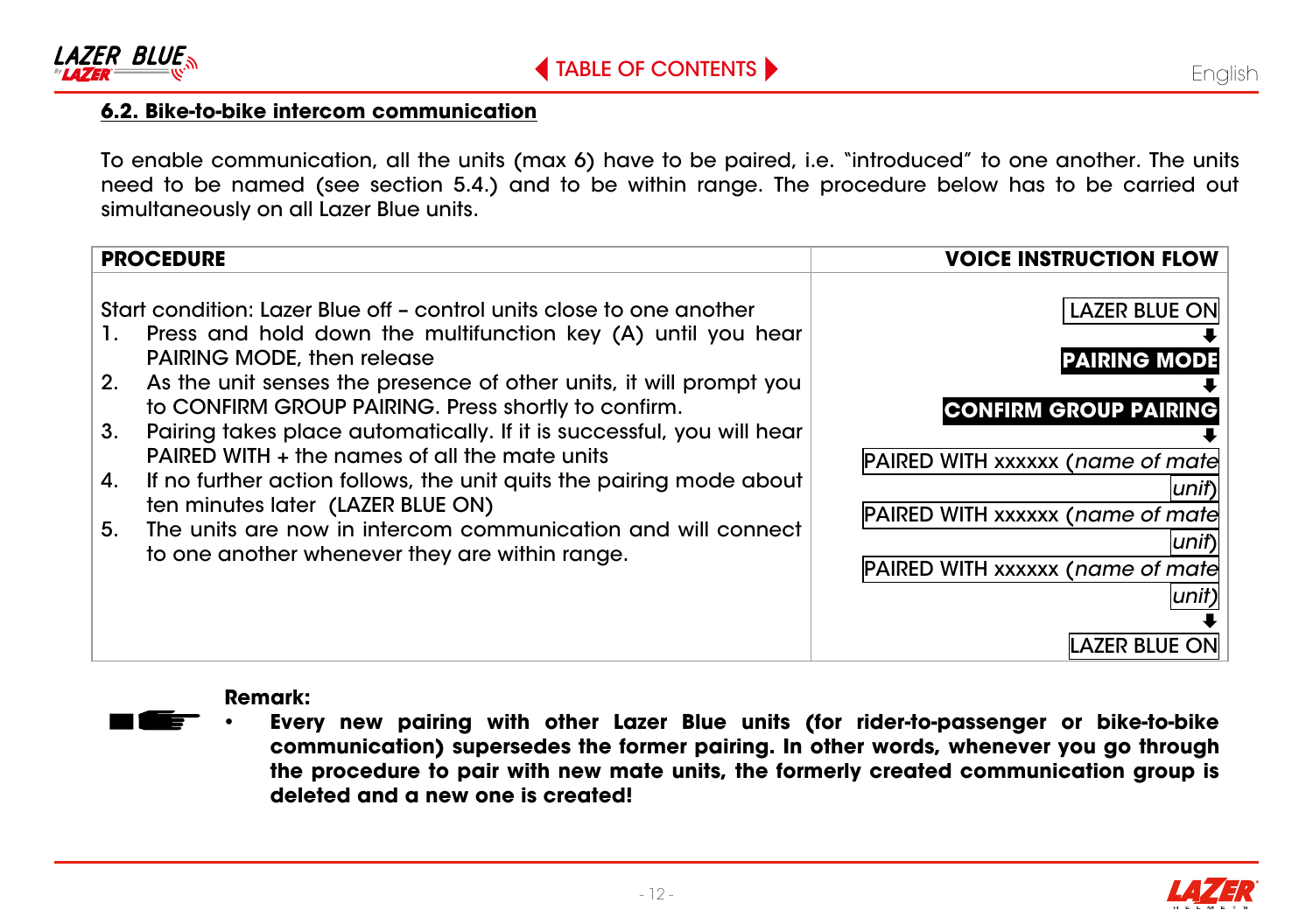<span id="page-12-0"></span>

### **6.3. Listing the paired Lazer Blue units**

Whenever you wish, you can obtain a list of the units that are paired with your Lazer Blue.

| <b>PROCEDURE</b>                                                                                                                                                                                                                                                                                                                                                                                                                                                           | <b>VOICE INSTRUCTION FLOW</b>                                                                                                                                                                   |
|----------------------------------------------------------------------------------------------------------------------------------------------------------------------------------------------------------------------------------------------------------------------------------------------------------------------------------------------------------------------------------------------------------------------------------------------------------------------------|-------------------------------------------------------------------------------------------------------------------------------------------------------------------------------------------------|
| Start condition: Lazer Blue off<br>Press and hold down the multifunction key (A) until you hear<br>1.<br>PAIRING MODE, then release<br>2.<br>Press again and hold down until you hear MENU, then release<br>and listen to the prompts<br>3.<br>As you hear LIST INTERCOMS, press shortly to confirm. The unit<br>will list the names of all the paired Lazer Blue units<br>If no further action follows, the unit quits the pairing mode about<br>4.<br>ten minutes later. | <b>LAZER BLUE ON</b><br><b>PAIRING MODE</b><br><b>MENU</b><br><b>PLAY UNIT NAME</b><br><b>CHANGE UNIT NAME</b><br><b>LIST INTERCOMS</b><br>xxxx (name of mate unit)<br>xxxx (name of mate unit) |
|                                                                                                                                                                                                                                                                                                                                                                                                                                                                            | xxxx (name of mate unit)                                                                                                                                                                        |

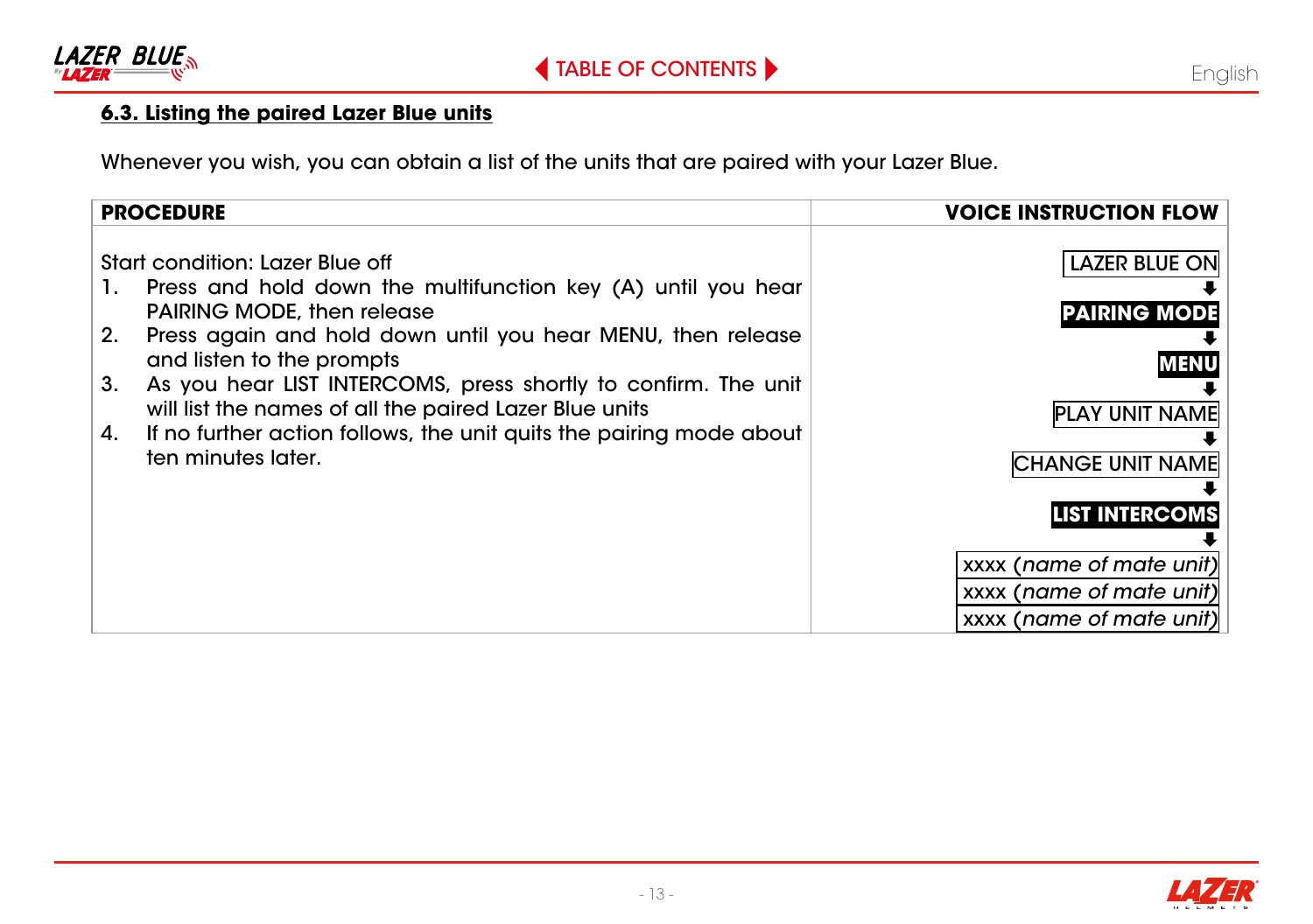<span id="page-13-0"></span>

#### **7. PAIRING WITH BLUETOOTH® ENABLED DEVICES**

Your Lazer Blue can be paired with up to 5 different devices supporting the Bluetooth® communication protocols HFP (HandsFree Profile), HSP (HeadSet Profile), A2DP (Advanced Audio Distribution Profile) and AVRCP ( Audio/Video Remote Control Profile).

#### **7.1. Pairing with mobile phones**

To enable phone conversation through Lazer Blue's headset, the unit needs to be first paired to your mobile phone.

*Exception: if you wish to connect to a mobile phone and a satellite navigation system at the same time, skip this*  section. Pair the unit to the navigation system (see section 7.2.) and the navigation system to the mobile phone *(refer to the operation guidelines of both devices).*

| <b>PROCEDURE</b>                                                             | <b>VOICE INSTRUCTION FLOW</b> |
|------------------------------------------------------------------------------|-------------------------------|
|                                                                              |                               |
| Start condition: Lazer Blue off - mobile phone in pairing mode               | <b>LAZER BLUE ON</b>          |
| (consult the operation manual of the phone) close to the Lazer Blue          |                               |
| unit.                                                                        | <b>PAIRING MODE</b>           |
| No other Lazer Blue unit or Bluetooth <sup>®</sup> enabled device in pairing |                               |
| mode                                                                         | <b>LAZER BLUE ON</b>          |
| Press and hold down the multifunction key (A) until you hear<br>1.           |                               |
| <b>PAIRING MODE, then release</b>                                            |                               |
| From this step on, pairing is managed by the mobile phone with<br>2.         | If unsuccessful:              |
| different procedures for each model. Consult the operation                   |                               |
| manual of the phone to look for information relating to the                  | <b>FAILED PAIRING</b>         |
| pairing of Bluetooth® devices. The phone will list the Lazer Blue            |                               |
| as an available device. Select this item. When you are                       | <b>LAZER BLUE ON</b>          |
| prompted to enter a pin-code, digit 0000 (four zeros).                       |                               |
|                                                                              |                               |

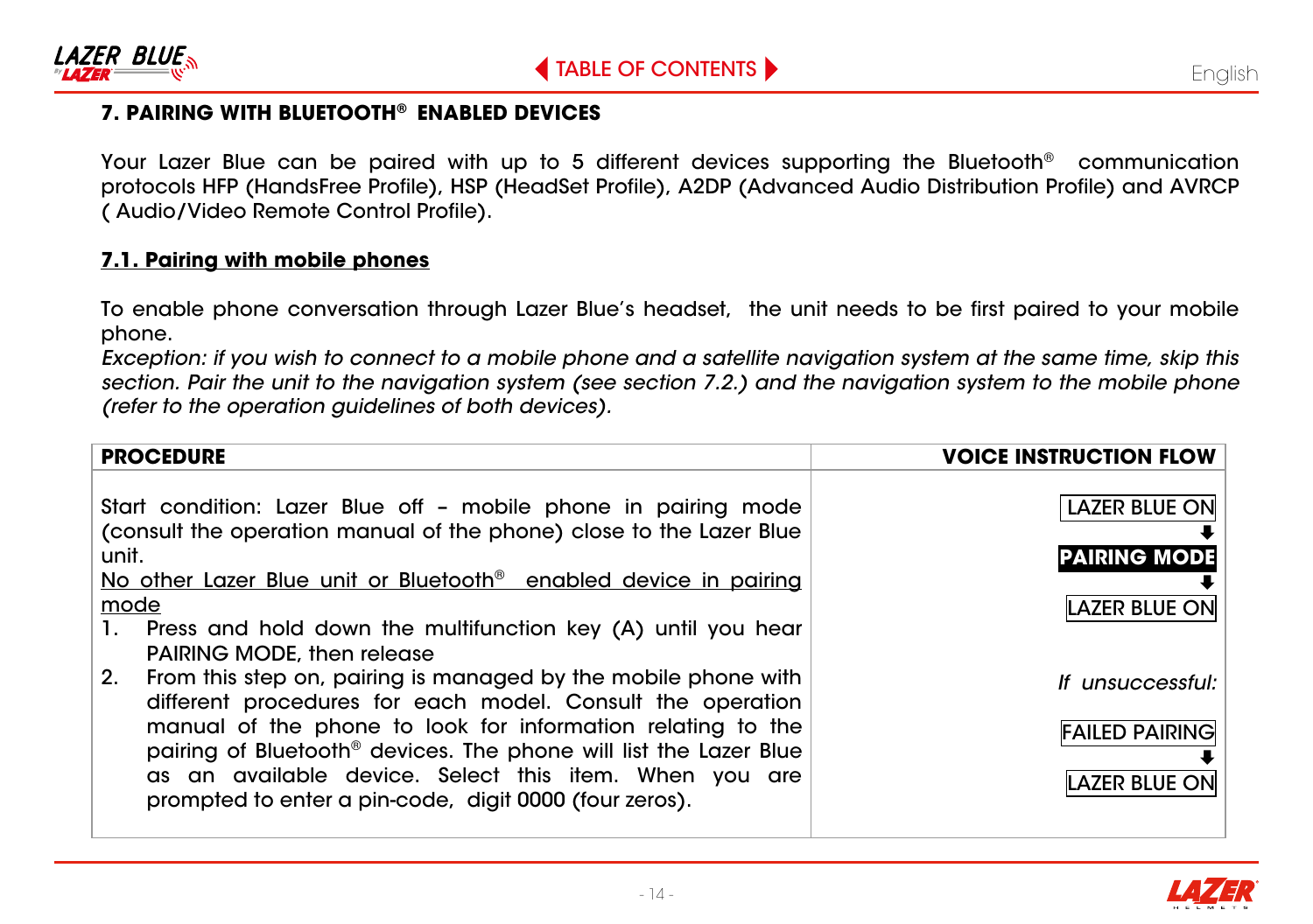<span id="page-14-0"></span>

|    | 3. If the pairing fails, you will hear FAILED PAIRING and       |
|----|-----------------------------------------------------------------|
|    | subsequently LAZER BLUE ON. If it succeeds, you will hear LAZER |
|    | BLUE ON.                                                        |
| 4. | Once paired, Lazer Blue and the phone will connect to each      |
|    | other whenever they are within range. Connection may be         |
|    | automatic or require action on either device (see section 9).   |

#### **7.2. Pairing with satellite navigation systems**

If you wish to listen to navigation instructions from a Bluetooth® enabled system through Lazer Blue's earphones, you need to first pair your unit to the device.

| <b>PROCEDURE</b>                                                                                                                                                                                                                                                                                                                                                                                    | <b>VOICE INSTRUCTION FLOW</b>                                     |
|-----------------------------------------------------------------------------------------------------------------------------------------------------------------------------------------------------------------------------------------------------------------------------------------------------------------------------------------------------------------------------------------------------|-------------------------------------------------------------------|
| Start condition: Lazer Blue off - navigation system in pairing mode<br>(consult the operation manual of the navigator) close to the Lazer<br>Blue unit.<br>No other Lazer Blue unit or Bluetooth <sup>®</sup> enabled device in pairing                                                                                                                                                             | <b>LAZER BLUE ON</b><br><b>PAIRING MODE</b>                       |
| mode<br>1. Press and hold down the multifunction key (A) until you hear<br><b>PAIRING MODE, then release</b>                                                                                                                                                                                                                                                                                        | <b>LAZER BLUE ON</b>                                              |
| 2.<br>From this step on, pairing is managed by the navigator with<br>different procedures for each model. Consult the operation<br>manual of the navigator for information relating to the pairing of<br>Bluetooth <sup>®</sup> devices. The navigator will list the Lazer Blue as an<br>available device. Select this item. When you are prompted to<br>enter a pin-code, digit 0000 (four zeros). | If unsuccessful:<br><b>FAILED PAIRING</b><br><b>LAZER BLUE ON</b> |
| If the pairing fails, you will hear FAILED PAIRING and<br>3.<br>subsequently LAZER BLUE ON. If it succeeds, you will hear LAZER<br><b>BLUE ON.</b>                                                                                                                                                                                                                                                  |                                                                   |

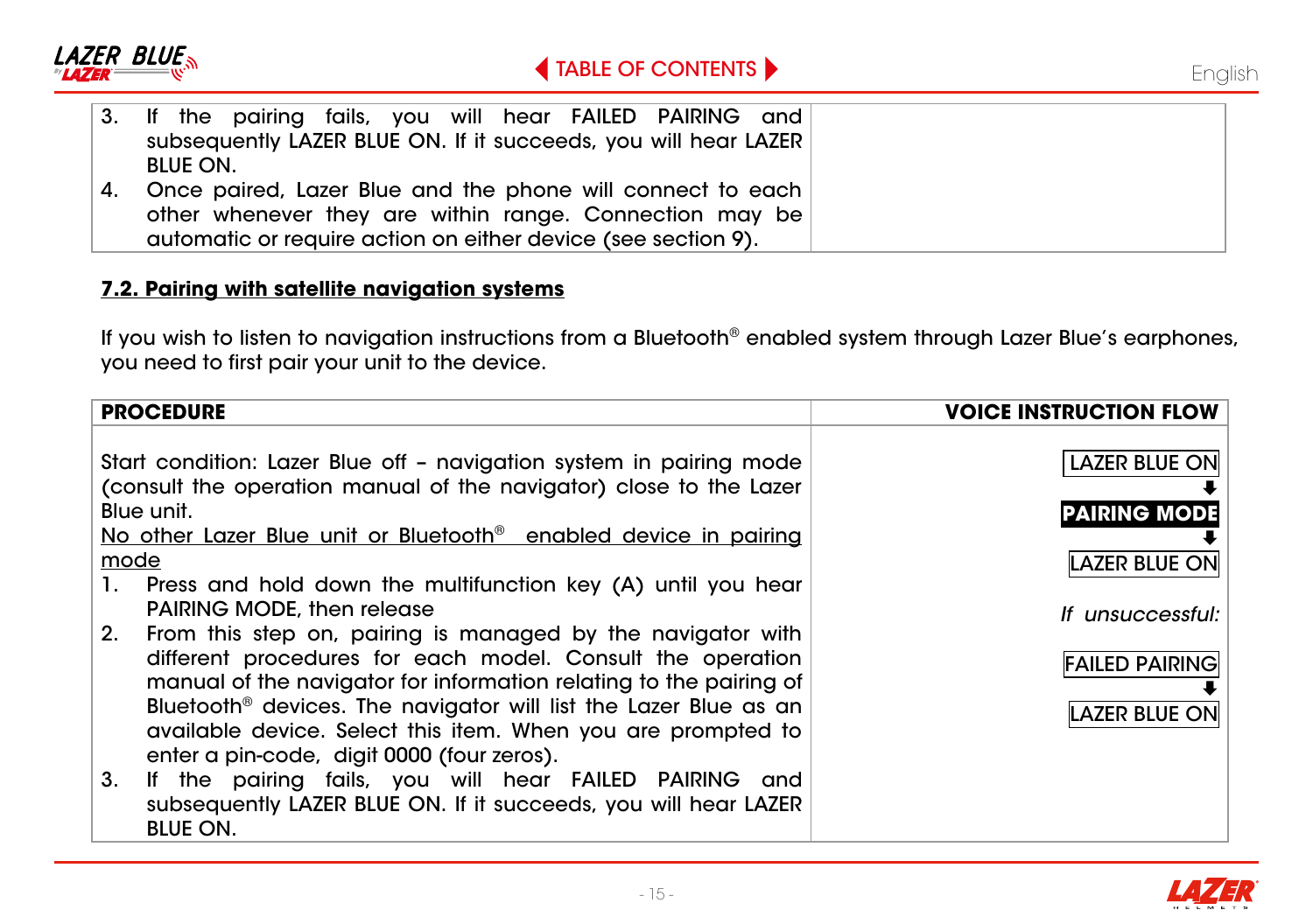<span id="page-15-0"></span>

4. Once paired, Lazer Blue and the navigation system will connect to each other whenever they are within range. Connection may be automatic or require action on either device (see section 9).

#### **7.3. Pairing with music players**

If you wish to listen to music from a Bluetooth® enabled music player (e.g. a MP3 player) through Lazer Blue's earphones, you need to first pair your unit to the device.

| <b>PROCEDURE</b>                                                                                                                                                                                                    | <b>VOICE INSTRUCTION FLOW</b>                 |
|---------------------------------------------------------------------------------------------------------------------------------------------------------------------------------------------------------------------|-----------------------------------------------|
| Start condition: Lazer Blue off - music player in pairing mode (consult<br>the operation manual of the music player) close to the Lazer Blue<br>unit.                                                               | <b>LAZER BLUE ON</b><br><b>PAIRING MODE</b>   |
| No other Lazer Blue unit or Bluetooth <sup>®</sup> enabled device in pairing                                                                                                                                        |                                               |
| mode<br>1. Press and hold down the multifunction key (A) until you hear                                                                                                                                             | <b>LAZER BLUE ON</b>                          |
| PAIRING MODE, then release<br>From this step on, pairing is managed by the music player with<br>2.                                                                                                                  | If unsuccessful:                              |
| different procedures for each model. Consult the operation<br>manual of the music player to look for information relating to the<br>pairing of Bluetooth <sup>®</sup> devices. The music player will list the Lazer | <b>FAILED PAIRING</b><br><b>LAZER BLUE ON</b> |
| Blue as an available device. Select this item. If you are                                                                                                                                                           |                                               |
| prompted to enter a pin-code, digit 0000 (four zeros).<br>3.<br>If the pairing fails, you will hear FAILED PAIRING and<br>subsequently LAZER BLUE ON. If it succeeds, you will hear LAZER<br><b>BLUE ON.</b>        |                                               |
| Once paired, Lazer Blue and the music player will connect to<br>4.<br>each other whenever they are within range. Connection may be<br>automatic or require action on either device (see section 9).                 |                                               |

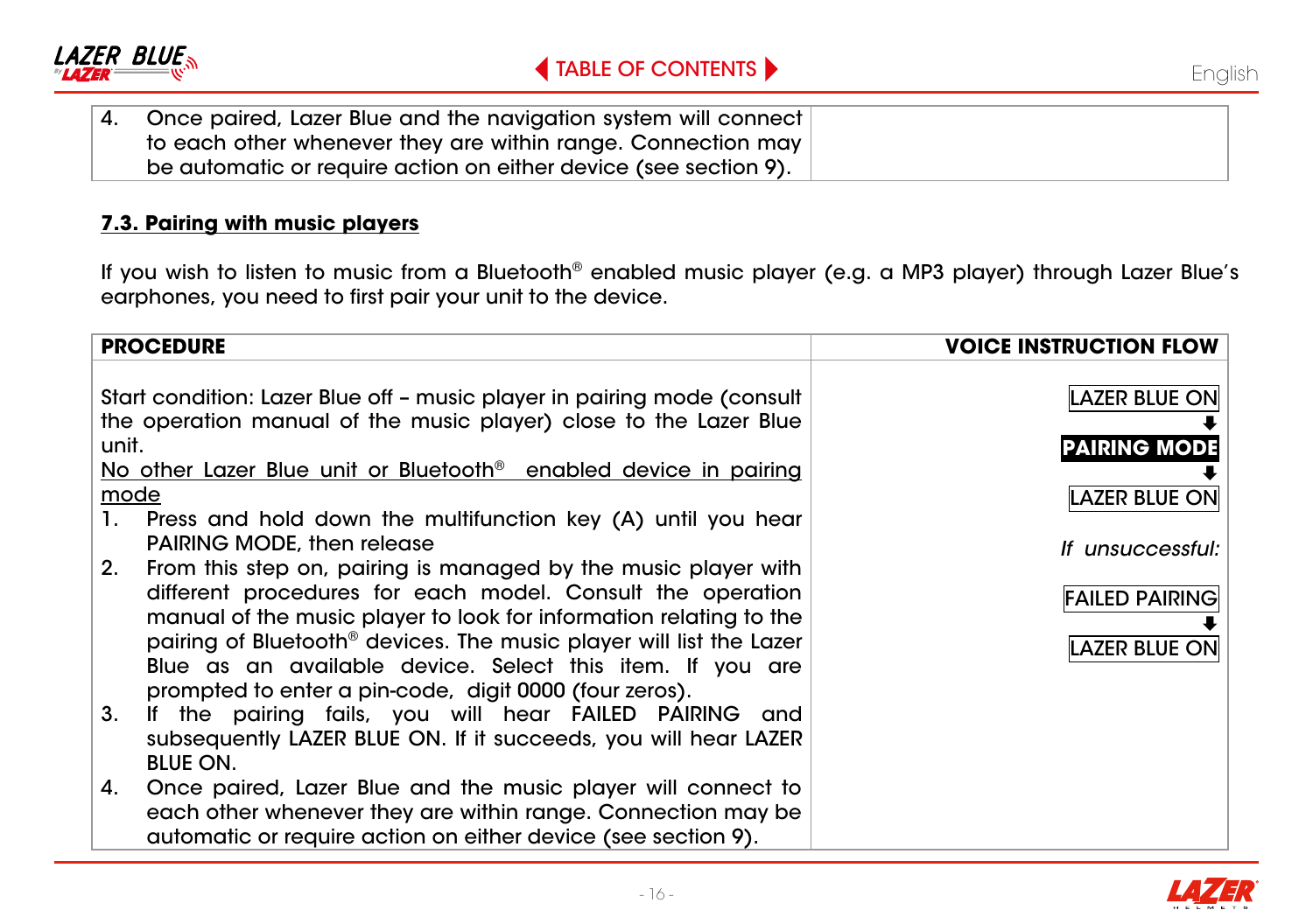<span id="page-16-0"></span>

## **7.4. Clearing all paired Bluetooth® enabled devices**

This procedure allows you to clear all the Bluetooth® enabled devices that are paired to your system at one time.

| <b>PROCEDURE</b>                                                                                                                                                                                                                                                                                                                                                                                                      | <b>VOICE INSTRUCTION FLOW</b>                                                                                                                                                                                              |
|-----------------------------------------------------------------------------------------------------------------------------------------------------------------------------------------------------------------------------------------------------------------------------------------------------------------------------------------------------------------------------------------------------------------------|----------------------------------------------------------------------------------------------------------------------------------------------------------------------------------------------------------------------------|
| Start condition: Lazer Blue off<br>Press and hold down the multifunction key (A) until you hear<br>1.<br><b>PAIRING MODE, then release</b><br>Press again and hold down until you hear MENU, then release<br>2.<br>and listen to the prompts<br>As you hear DELETE BLUETOOTH UNITS, press shortly to confirm<br>3.<br>If no further action follows, the unit quits the pairing mode about<br>4.<br>ten minutes later. | LAZER BLUE ON<br><b>PAIRING MODE</b><br><b>MENU</b><br><b>PLAY UNIT NAME</b><br><b>CHANGE UNIT NAME</b><br><b>LIST INTERCOMS</b><br><b>GROUP PAIRING</b><br><b>DELETE REMOTE CONTROLS</b><br><b>DELETE BLUETOOTH UNITS</b> |
|                                                                                                                                                                                                                                                                                                                                                                                                                       | <b>OPERATION COMPLETED</b>                                                                                                                                                                                                 |

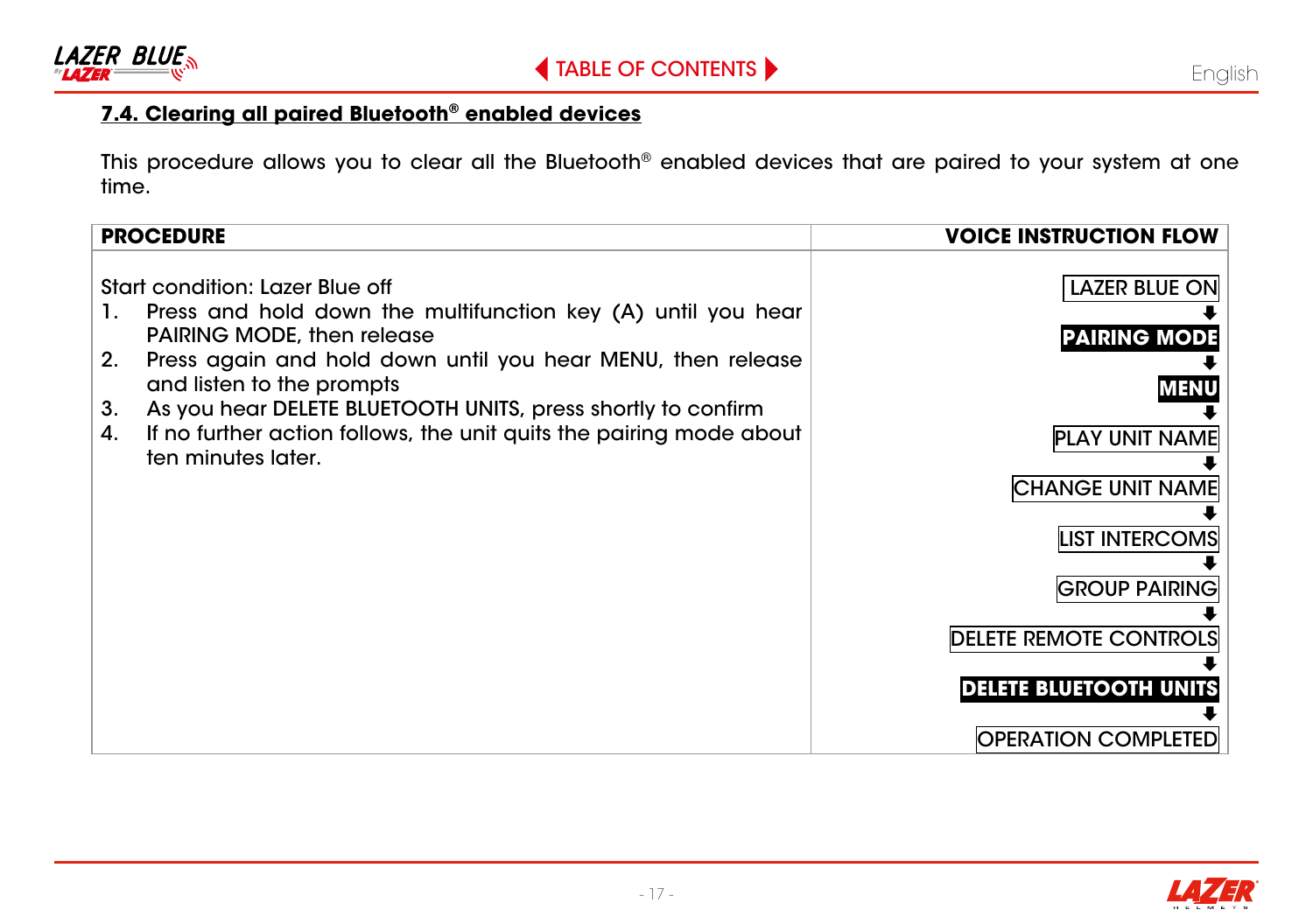<span id="page-17-0"></span>

#### **8.CONNECTION AND USE WITH OTHER LAZER BLUE UNITS (INTERCOM COMMUNICATION)**

#### **8.1. Rider-to-passenger intercom communication**

The full duplex connection of two paired units is automatic as soon as they are turned on and within range (about 150 m). If the range is exceeded, communication is cut. It is reinstated automatically as soon as the units are within range again.

When used as a rider-to-passenger intercom (only two units being paired), Lazer Blue allows you to share phone conversation and music listening (see sections 9.2.2. and 9.4.2.).

#### **8.2. Bike-to-bike intercom communication**

The full duplex connection of multiple paired units is automatic as soon as they are turned on and within range (about 150 m). If the range is exceeded, communication is cut. It is reinstated automatically as soon as the units are within range again.

#### **8.3. Suspending intercom communication**

Intercom communication can be suspended / reinstated at any time following the procedure below. If you are in a group, the other members will continue to be in communication with one another.

| <b>PROCEDURE</b>                                                                                                                                                                                                                                                                                       | <b>VOICE INSTRUCTION FLOW</b>                                                              |
|--------------------------------------------------------------------------------------------------------------------------------------------------------------------------------------------------------------------------------------------------------------------------------------------------------|--------------------------------------------------------------------------------------------|
| Start condition: Lazer Blue in intercom communication<br>Press and hold down the multifunction key (A) until you hear<br>-1.<br>MENU, then release and listen to the prompts<br>As you hear INTERCOM, press shortly to confirm<br>2.<br>As you hear INTERCOM OFF, again press shortly to confirm<br>3. | <b>MENU</b><br><b>MAKE PHONE CALL</b><br>or<br><b>CONNECT PHONE</b><br><b>MUSIC PLAYER</b> |

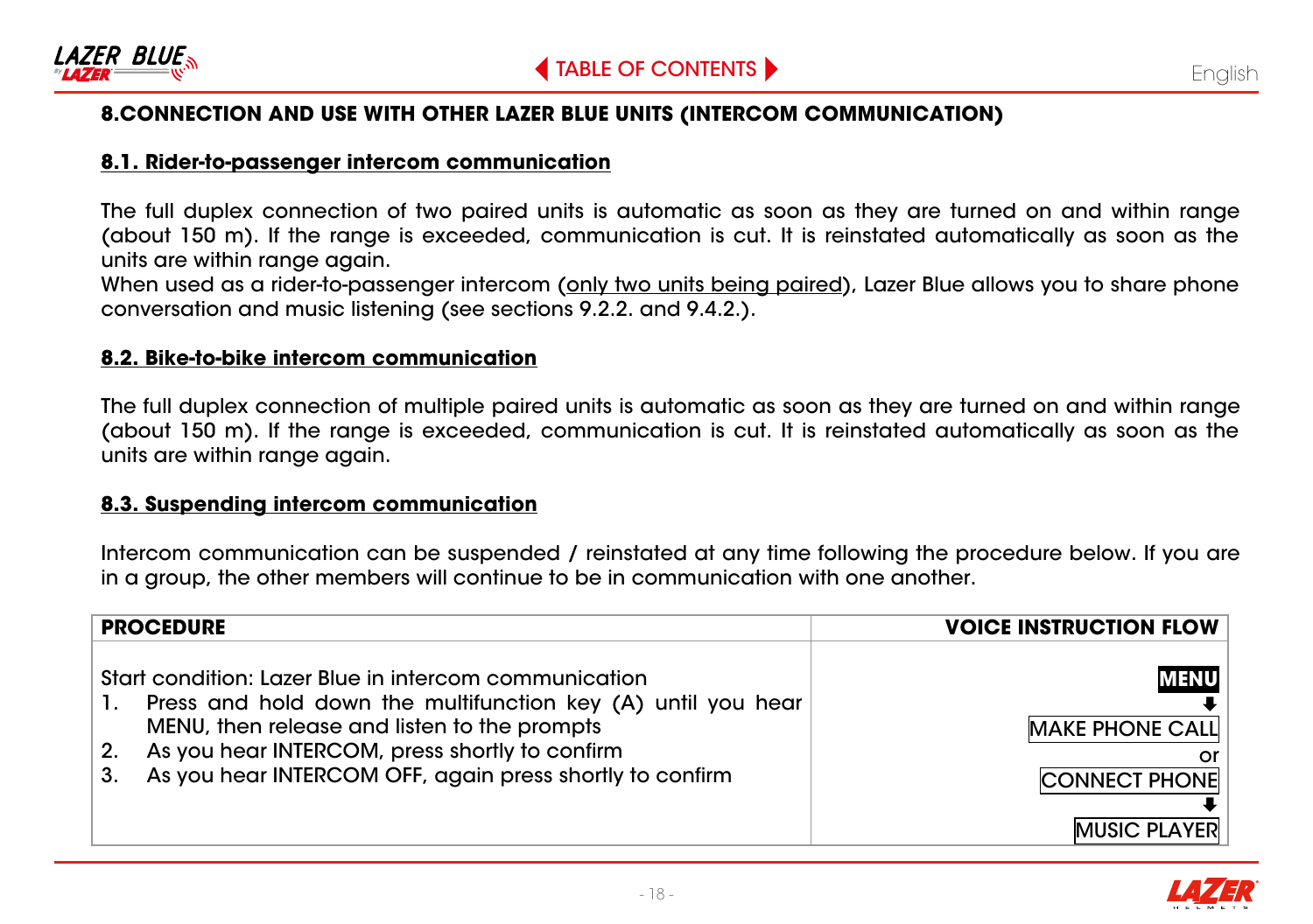<span id="page-18-0"></span>

#### **8.4. Selective intercom communication**

While paired / connected with multiple units, you might wish to temporarily restrict communication to one member (for instance : you might wish to talk with your passenger only while you are riding in a group). This procedure allows to exclude the other members, who will nevertheless continue to be in communication with one another

| <b>PROCEDURE</b>                                                                                                                      | <b>VOICE INSTRUCTION FLOW</b> |
|---------------------------------------------------------------------------------------------------------------------------------------|-------------------------------|
|                                                                                                                                       |                               |
| Start condition: Lazer Blue in intercom communication (at least) with                                                                 | <b>MENU</b>                   |
| the unit you want to select                                                                                                           |                               |
| Press and hold down the multifunction key (A) until you hear<br>1.                                                                    | <b>MAKE PHONE CALL</b>        |
| MENU, then release and listen to the prompts                                                                                          | or                            |
| As you hear INTERCOM, press shortly to confirm, then listen to<br>2.                                                                  | <b>CONNECT PHONE</b>          |
| the prompts                                                                                                                           |                               |
| 3.<br>As you hear CALL UNIT, press shortly to confirm                                                                                 | <b>MUSIC PLAYER</b>           |
| Your unit will list the names of all the paired Lazer Blue units<br>4.                                                                |                               |
| (whether within range or not)                                                                                                         | <b>INTERCOM</b>               |
| As you hear the name of the unit you wish to select, press shortly<br>5.                                                              |                               |
| to confirm                                                                                                                            | <b>INTERCOM OFF</b>           |
|                                                                                                                                       |                               |
| The selected group member receives the message $XXX$ $(=$ your<br>6.<br>name) IS CALLING and needs to confirm by shortly pressing the |                               |

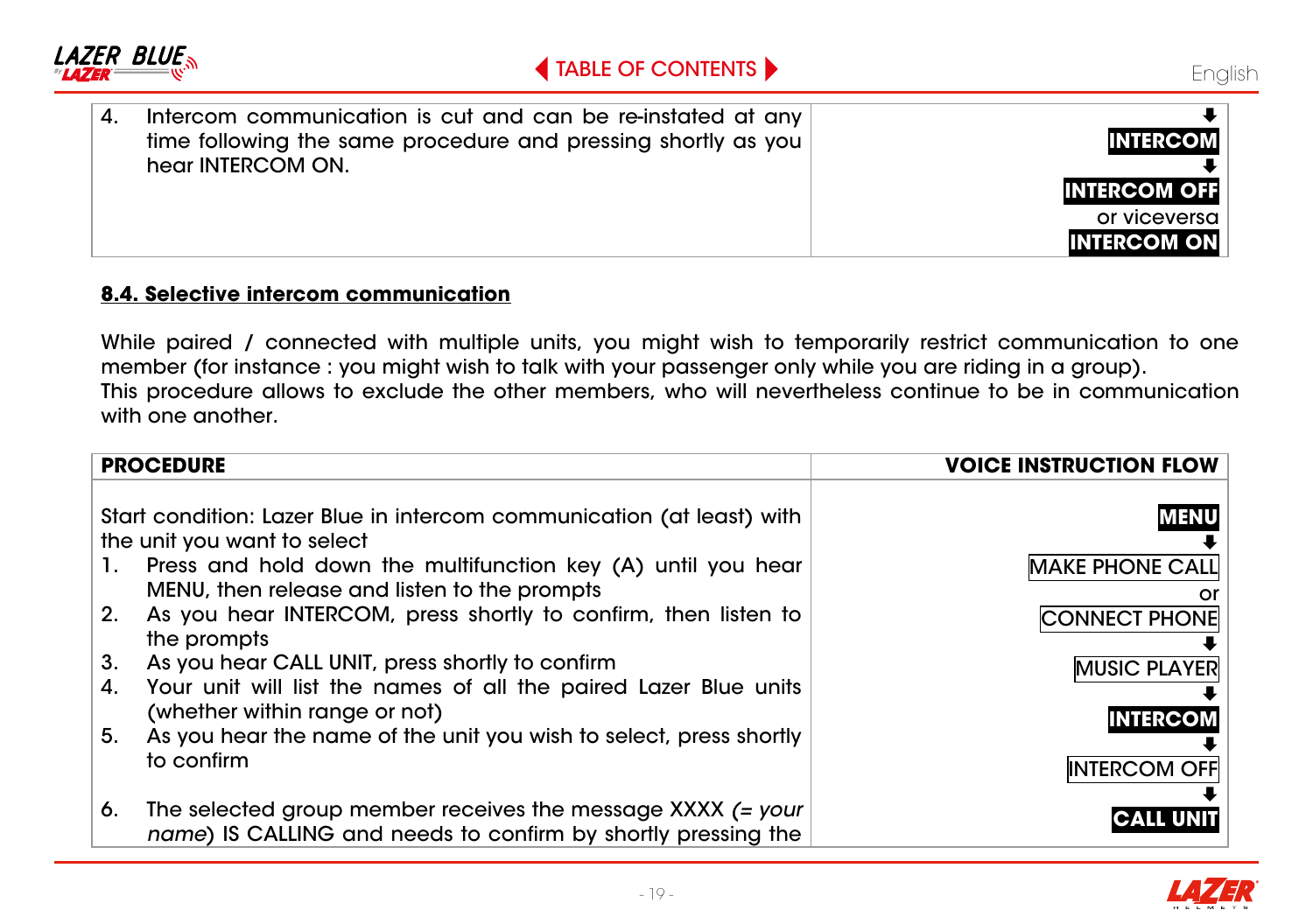<span id="page-19-0"></span>

#### **9. CONNECTION AND USE WITH BLUETOOTH® ENABLED DEVICES**

#### **9.1. Connecting Lazer Blue with a mobile phone**

The connection of a paired mobile phone may be automatic as soon as it is turned on and within range (about 10 m) or it may require action on Lazer Blue or on the phone itself. To initiate connection from the phone, refer to the operation guidelines that come with it. To initiate connection from Lazer Blue, see the procedure described below.

| <b>PROCEDURE</b>                                                  | <b>VOICE INSTRUCTION FLOW</b> |
|-------------------------------------------------------------------|-------------------------------|
|                                                                   |                               |
| Start condition: Lazer Blue on - mobile phone on and within range | <b>MENU</b>                   |
| Press and hold down the multifunction key (A) until you hear      |                               |
| MENU, then release and listen to the prompts                      | <b>CONNECT PHONE</b>          |
| As you hear CONNECT PHONE, press shortly to confirm.<br>2.        |                               |

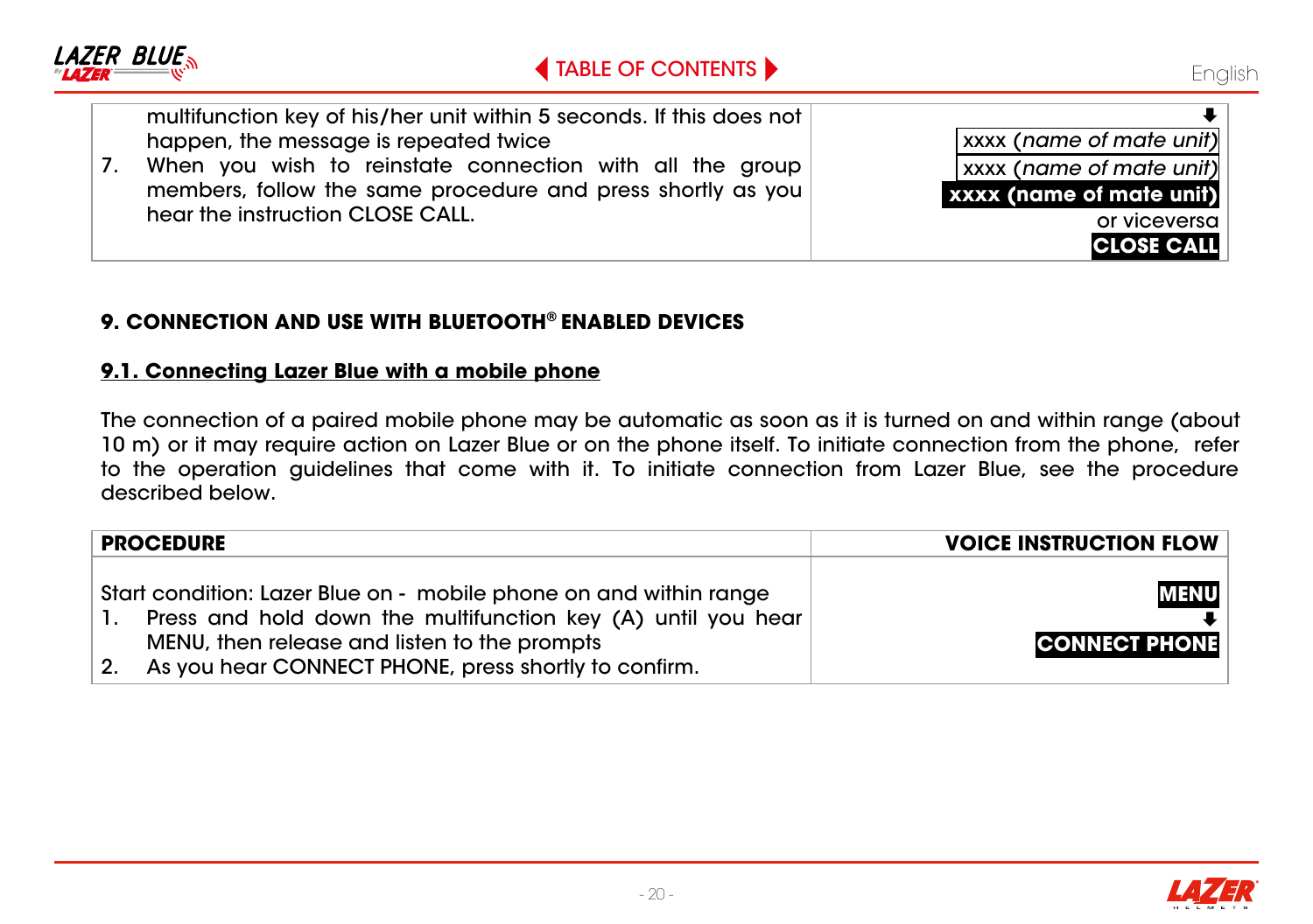<span id="page-20-0"></span>

#### **9.2. Using Lazer Blue with a mobile phone**

#### **Recommendation:**

• **To fully benefit from this function, please take the time to first get acquainted with the features of your mobile phone. Please note also that some models do not allow all the advanced functions to be transferred to Lazer Blue.**

#### **9.2.1. Incoming phone calls (handsfree)**

Depending on the operating features and settings of the mobile phone, when you receive a call you may hear the **ring signal** or the prompt **PHONE CALL** in the earphones.

Again depending on the operating features and settings of the mobile phone, the phone communication may be opened automatically ("**Automatic answer**") or you may need to press the **multifunction key** (A) **on the Lazer Blue unit once to accept the call.**

**To reject the call**, you will need to press the **multifunction key twice** (but this functionality is not available with all models of mobile phones).

**To close a call** you can either press the **multifunction key twice** or press and hold down the multifunction key until you hear **MENU**, then release, listen to the prompts and press shortly as you hear **CLOSE CALL**.

**Phone calls take priority over other connections** (intercom connection / connection to music players), i.e. an incoming call interrupts the conversation with other bikers and/or music listening. Connection is reinstated when the phone call is closed.

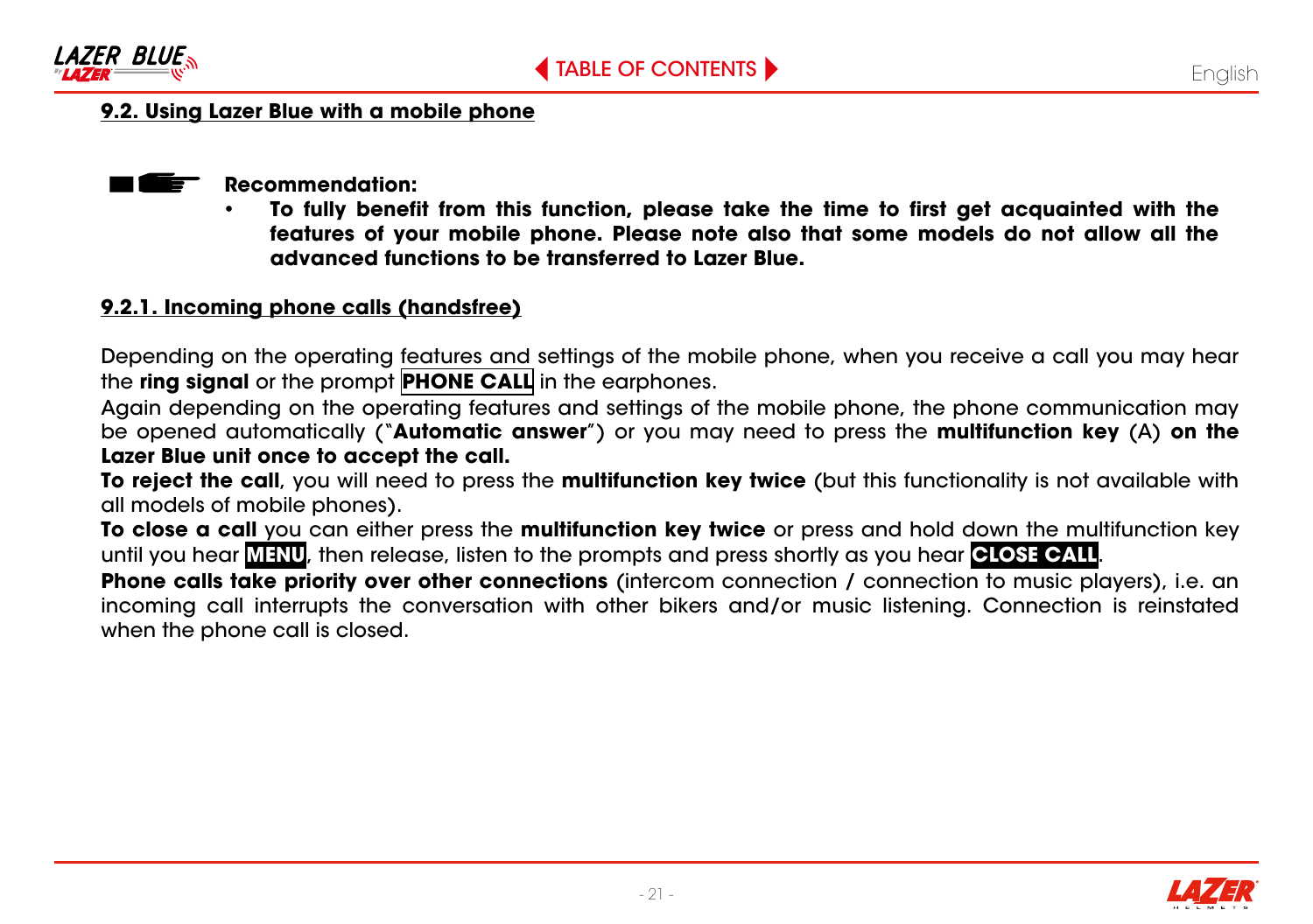<span id="page-21-0"></span>

### **9.2.2. Sharing phone calls**

When used as a rider-to-passenger intercom (<u>only two units being paired</u>), Lazer Blue allows you to share phone conversations with your riding mate. To pre-set this function, operate as described below.

| <b>PROCEDURE</b>                                                                                                                                                                                                                                                                                                                                         | <b>VOICE INSTRUCTION FLOW</b>                                                                                                                                                      |
|----------------------------------------------------------------------------------------------------------------------------------------------------------------------------------------------------------------------------------------------------------------------------------------------------------------------------------------------------------|------------------------------------------------------------------------------------------------------------------------------------------------------------------------------------|
| Start condition: Lazer Blue on<br>Press and hold down the multifunction key (A) until you hear<br>1.<br>MENU, then release and listen to the prompts<br>As you hear CONFERENCE CALL ON, press shortly to confirm<br>2.<br>3 <sub>1</sub><br>To switch off this function, follow the same procedure and press<br>shortly as you hear CONFERENCE CALL OFF. | <b>MENU</b><br><b>MAKE PHONE CALL</b><br><b>CONNECT PHONE</b><br><b>MUSIC PLAYER</b><br><b>INTERCOM</b><br><b>CONFERENCE CALL ON</b><br>or viceversa<br><b>CONFERENCE CALL OFF</b> |

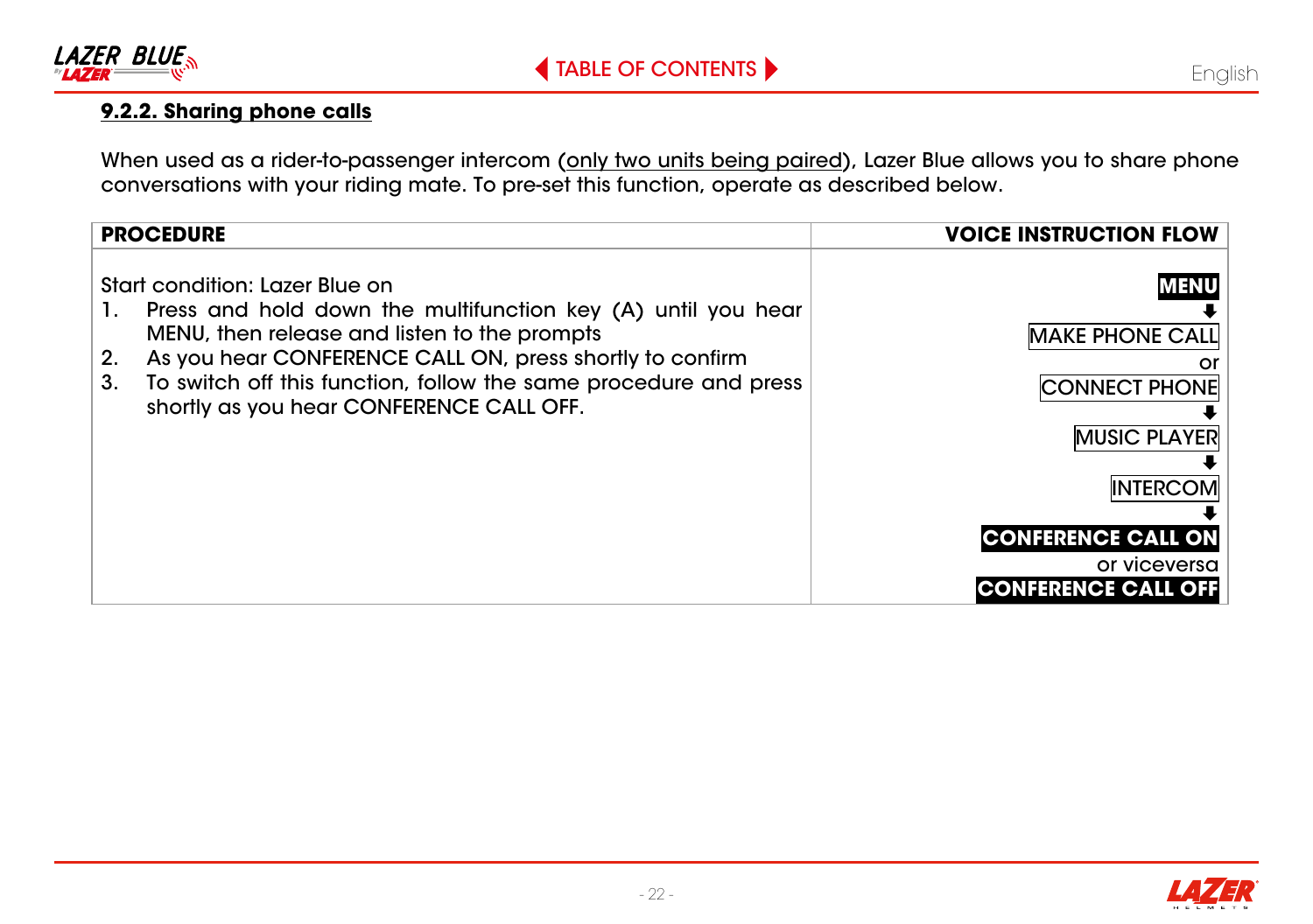

This setting is also possible during a phone call, with a quicker procedure:

| <b>PROCEDURE</b>                                                                                                                                                                                                                        | <b>VOICE INSTRUCTION FLOW</b>                                                            |
|-----------------------------------------------------------------------------------------------------------------------------------------------------------------------------------------------------------------------------------------|------------------------------------------------------------------------------------------|
| Start condition: Lazer Blue on, the connected phone in use<br>Press and hold down the multifunction key (A) until you hear<br>MENU, then release<br>As you hear CONFERENCE CALL ON or CONFERENCE CALL OFF,<br>press shortly to confirm. | <b>IMENUI</b><br><b>CONFERENCE CALL ON</b><br>or viceversa<br><b>CONFERENCE CALL OFF</b> |

#### **9.2.3. Redialling**

This procedure allows you to call the latest number you have dialled (this function is not available with all mobile phones).

|    | <b>PROCEDURE</b>                                                                                                                 | <b>VOICE INSTRUCTION FLOW</b> |
|----|----------------------------------------------------------------------------------------------------------------------------------|-------------------------------|
| п. | Start condition: Lazer Blue on and connected with a mobile phone<br>Press and hold down the multifunction key (A) until you hear | <b>MENUI</b>                  |
|    | MENU, then release                                                                                                               | <b>MAKE PHONE CALL</b>        |
|    | As you hear MAKE PHONE CALL, press shortly to confirm.                                                                           |                               |

#### **9.3. Connecting Lazer Blue with a satellite navigation system**

The connection of a paired satellite navigation system may be automatic as soon as it is turned on and within range (about 10 m) or it may require action on Lazer Blue or on the navigator itself. To initiate connection from the navigator, refer to the operation guidelines that come with it. To initiate connection from Lazer Blue, see the procedure described below.

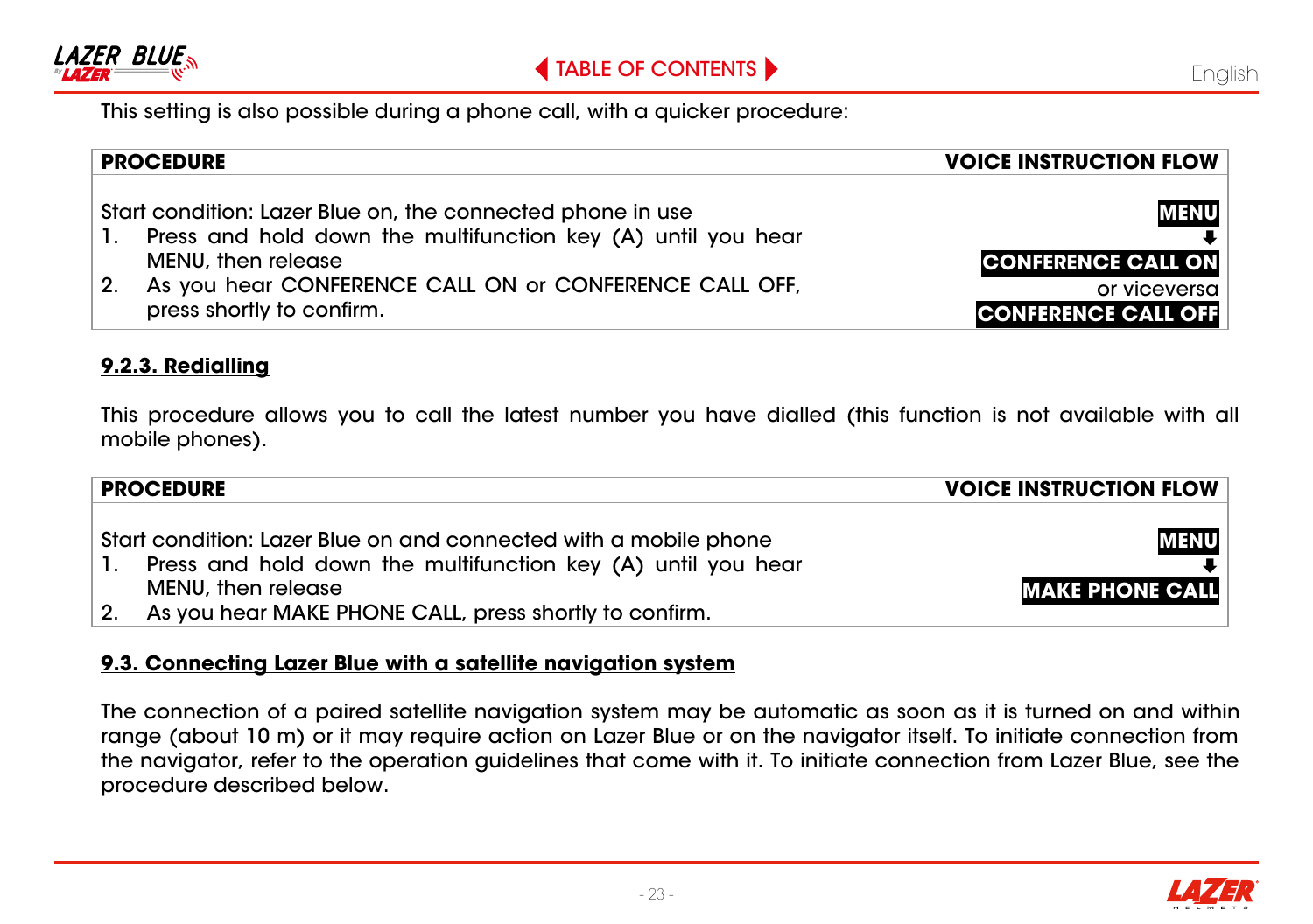<span id="page-23-0"></span>

| <b>PROCEDURE</b>                                                                                                                                                                | <b>VOICE INSTRUCTION FLOW</b> |
|---------------------------------------------------------------------------------------------------------------------------------------------------------------------------------|-------------------------------|
| Start condition: Lazer Blue on - navigation system on and within<br>range                                                                                                       | <b>MENU</b>                   |
| 1. Press and hold down the multifunction key (A) until you hear<br>MENU, then release and listen to the prompts                                                                 | <b>CONNECT PHONE</b>          |
| As you hear CONNECT PHONE, press shortly to confirm.<br>Connection is established and the indications from the<br>navigator will reach you through the earphones of Lazer Blue. |                               |

#### **9.4. Connecting Lazer Blue with a music player**

The connection of a paired music player may be automatic as soon as it is turned on and within range (about 10 m) or it may require action on Lazer Blue or on the music player itself. To initiate connection from the player, refer to the operation guidelines that come with it. To initiate connection from Lazer Blue, see the procedure described below.

| <b>PROCEDURE</b>                                                                                                                                                                                                                                                                                                        | <b>VOICE INSTRUCTION FLOW</b>                                                                                             |
|-------------------------------------------------------------------------------------------------------------------------------------------------------------------------------------------------------------------------------------------------------------------------------------------------------------------------|---------------------------------------------------------------------------------------------------------------------------|
| Start condition: Lazer Blue on, music player on and within range<br>Press and hold down the multifunction key (A) until you hear<br>1.<br>MENU, then release and listen to the prompts<br>As you hear MUSIC PLAYER, press shortly to confirm<br>2.<br>As you hear CONNECT MUSIC PLAYER, press shortly to confirm.<br>3. | <b>MENU</b><br><b>MAKE PHONE CALL</b><br>or<br><b>CONNECT PHONE</b><br><b>MUSIC PLAYER</b><br><b>CONNECT MUSIC PLAYER</b> |

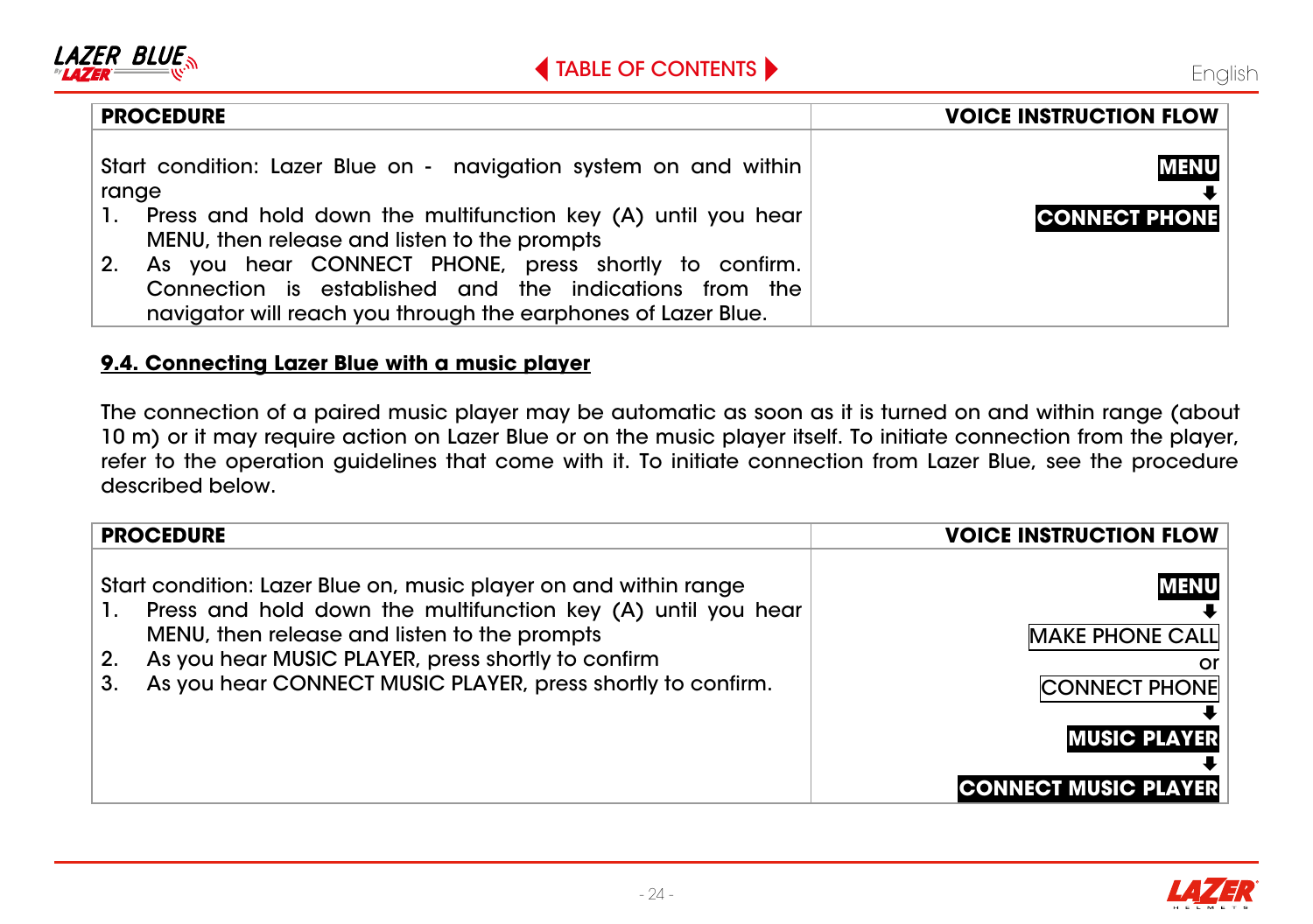<span id="page-24-0"></span>

English

**Remark:**

• **This procedure may apply also if you wish to listen to music from a mobile phone or a navigator supporting the A2DP profile.**

#### **9.4.1. Controlling the music player**

The functions of the music player you have connected to Lazer Blue can be controlled via the multifunction key on the control unit.

| <b>PROCEDURE</b>                                                                                                                                                                                                                                                                                                                                                                                                            | <b>VOICE INSTRUCTION FLOW</b>                                                                               |
|-----------------------------------------------------------------------------------------------------------------------------------------------------------------------------------------------------------------------------------------------------------------------------------------------------------------------------------------------------------------------------------------------------------------------------|-------------------------------------------------------------------------------------------------------------|
| Start condition: Lazer Blue on, music player connected<br>Press and hold down the multifunction key (A) until you hear<br>1.<br>MENU, then release and listen to the prompts<br>As you hear MUSIC PLAYER, press shortly to confirm<br>2.<br>3.<br>The system enters a submenu, prompting all the controls that<br>are typically available on music players. Press shortly as you<br>come to the control you want to select. | <b>MENU</b><br><b>MAKE PHONE CALI</b><br>ICONNECT PHONE<br><b>MUSIC PLAYER</b><br><b>STOP</b><br><b>PLA</b> |
| Please note:                                                                                                                                                                                                                                                                                                                                                                                                                | <b>PAUSE</b>                                                                                                |
| The music volume can be adjusted (independently of the<br>general volume setting) to three different levels, which are also<br>confirmed by voice indications (MUSIC VOLUME 1-2-3).                                                                                                                                                                                                                                         | NEXT TRACI<br><b>PREVIOUS TRACK</b>                                                                         |

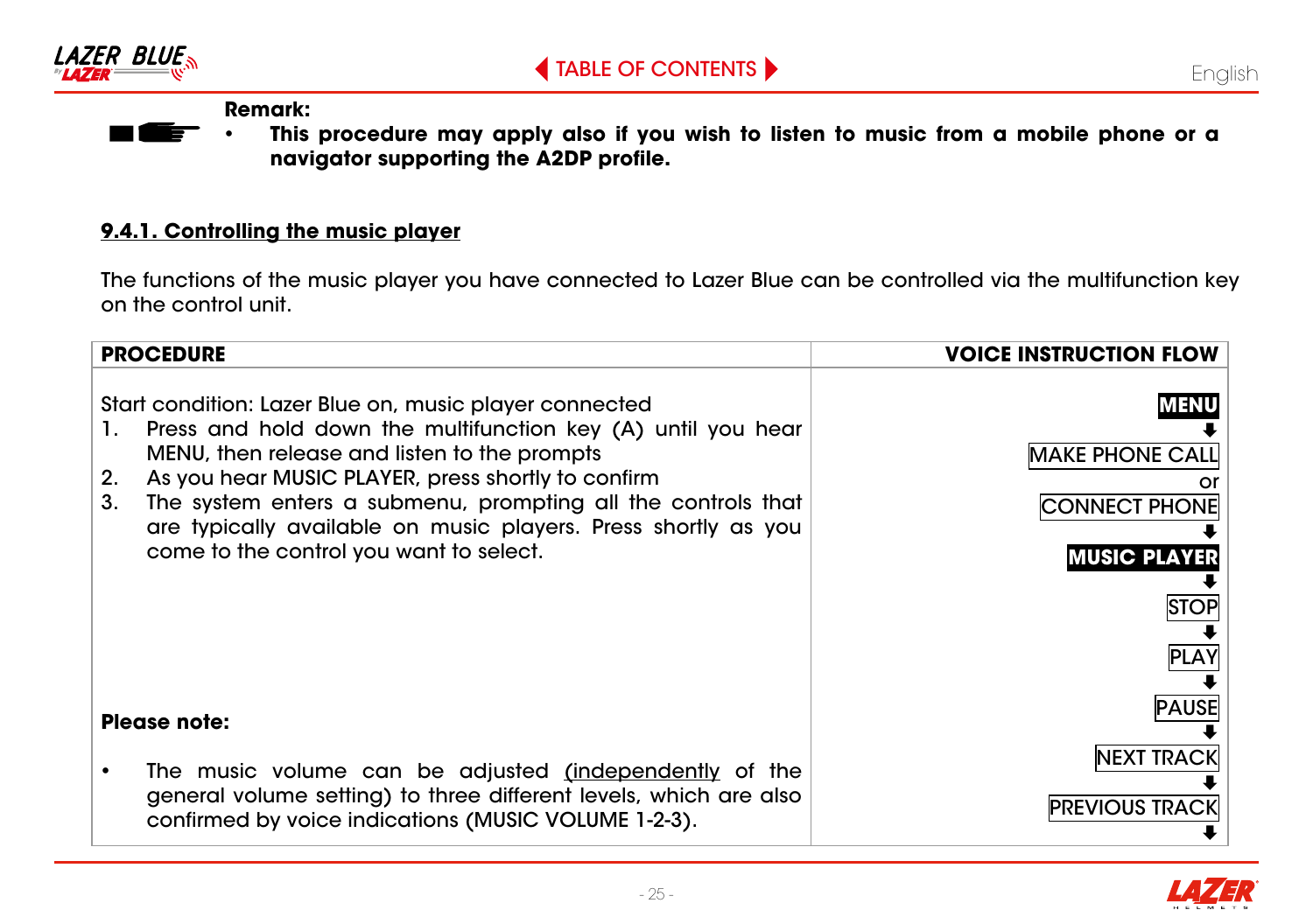<span id="page-25-0"></span>



• It should be kept low if you are simultaneously in intercom connection.



### **9.4.2. Sharing music**

When used as a rider-to-passenger intercom (only two units being paired), Lazer Blue allows you to share the listening of music with your riding mate.

| <b>PROCEDURE</b>     |                                                                                                                                                                                                                                                                                                                                                                                                                                                                                                     | <b>VOICE INSTRUCTION FLOW</b>                                                                                     |
|----------------------|-----------------------------------------------------------------------------------------------------------------------------------------------------------------------------------------------------------------------------------------------------------------------------------------------------------------------------------------------------------------------------------------------------------------------------------------------------------------------------------------------------|-------------------------------------------------------------------------------------------------------------------|
| 1.<br>2.<br>3.<br>4. | Start condition: Lazer Blue on, music player connected<br>Press and hold down the multifunction key (A) until you hear<br>MENU, then release and listen to the prompts<br>As you hear MUSIC PLAYER, press shortly to confirm<br>The system enters a submenu, prompting all the controls that<br>are typically available on music players. As you hear SHARE<br>MUSIC ON, press shortly to confirm.<br>To disable this function, follow the same procedure and press as<br>you hear SHARE MUSIC OFF. | MENU<br><b>MAKE PHONE CALL</b><br>or<br><b>CONNECT PHONE</b><br><b>MUSIC PLAYER</b><br><b>STOP</b><br><b>PLAY</b> |
| Please note:         |                                                                                                                                                                                                                                                                                                                                                                                                                                                                                                     | <b>PAUSE</b>                                                                                                      |
|                      | Lazer Blue is designed to stream hi-fi / stereo music from<br>Bluetooth <sup>®</sup> enabled music players. However audio quality will be<br>inferior in the second headset, as it will be transferred through<br>the intercom channel, which does not support hi-fi / stereo<br>transmission.                                                                                                                                                                                                      | <b>NEXT TRACK</b><br><b>PREVIOUS TRACK</b>                                                                        |

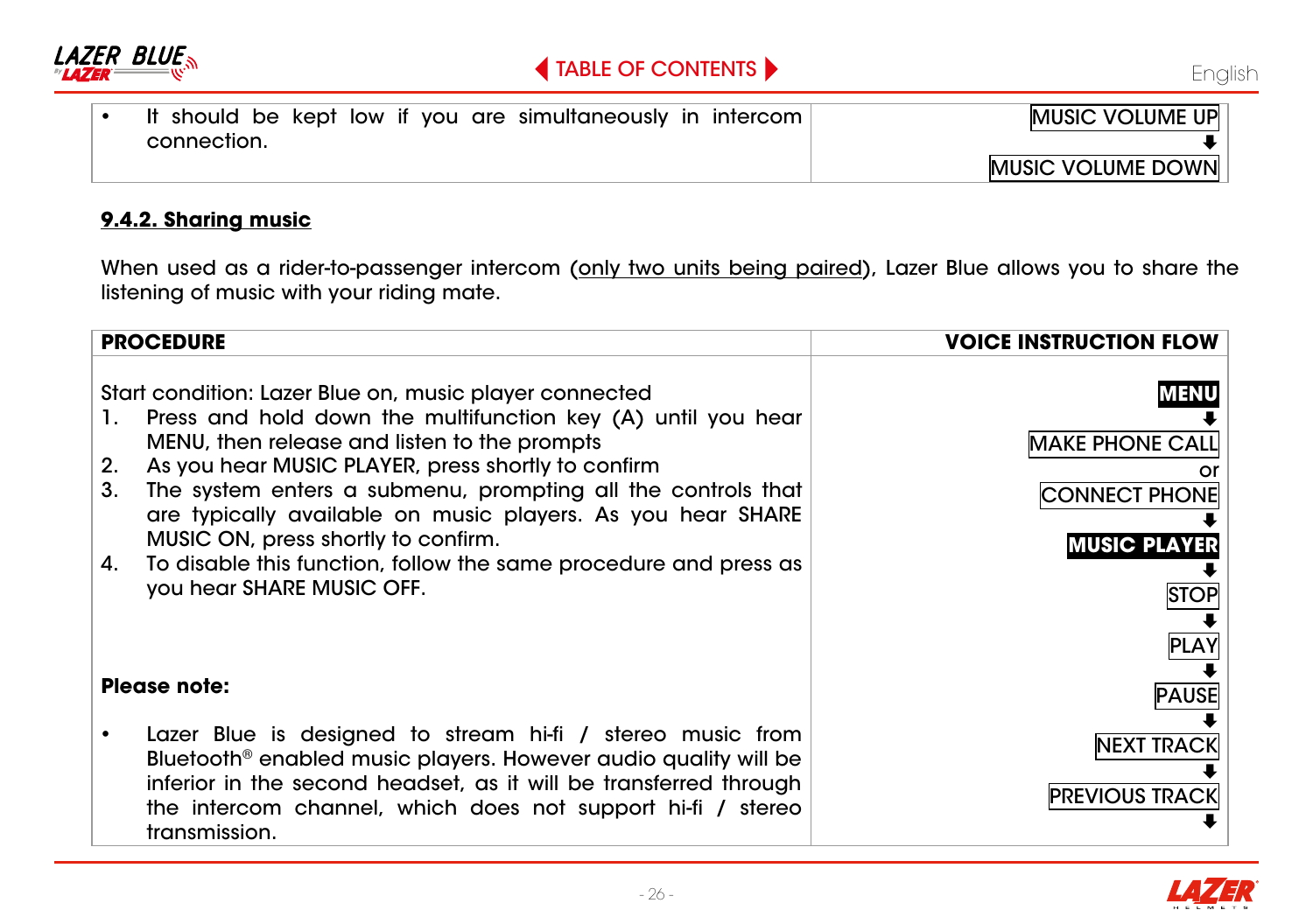<span id="page-26-0"></span>

#### **10. BATTERY CHARGING**

Lazer Blue works with a Li-Pol battery, which allows for a typical talk time of 8 to 12 hours depending on the functions in use (intercom + Bluetooth® connection: 8 hours; Bluetooth® connection only: 12 hours). When the battery is close to flat, the unit sends a warning message (LOW BATTERY), which is repeated 3 times. Connect the plug of the supplied battery-charger (F) into a main socket and the mini-USB connector to the filter (G) ; connect the filter to the connector (B) situated below right of your helmet. A full cycle of recharge lasts approximately 6 hours if the battery is totally flat. While charging, the small LED flashes slowly in green. If the battery is totally flat, it may take a while before the LED starts to flash. When the recharge is complete the LED turns off.



#### **Recommendations:**

- **Do not recharge Lazer Blue with any other battery-charger than the supplied one.**
- **Do not operate the multifunction key (A) during the recharge!**
- **Do not charge your Lazer Blue without having first connected the filtre (G) between the battery-charger (F) and the charger connector (B) to your helmet.**

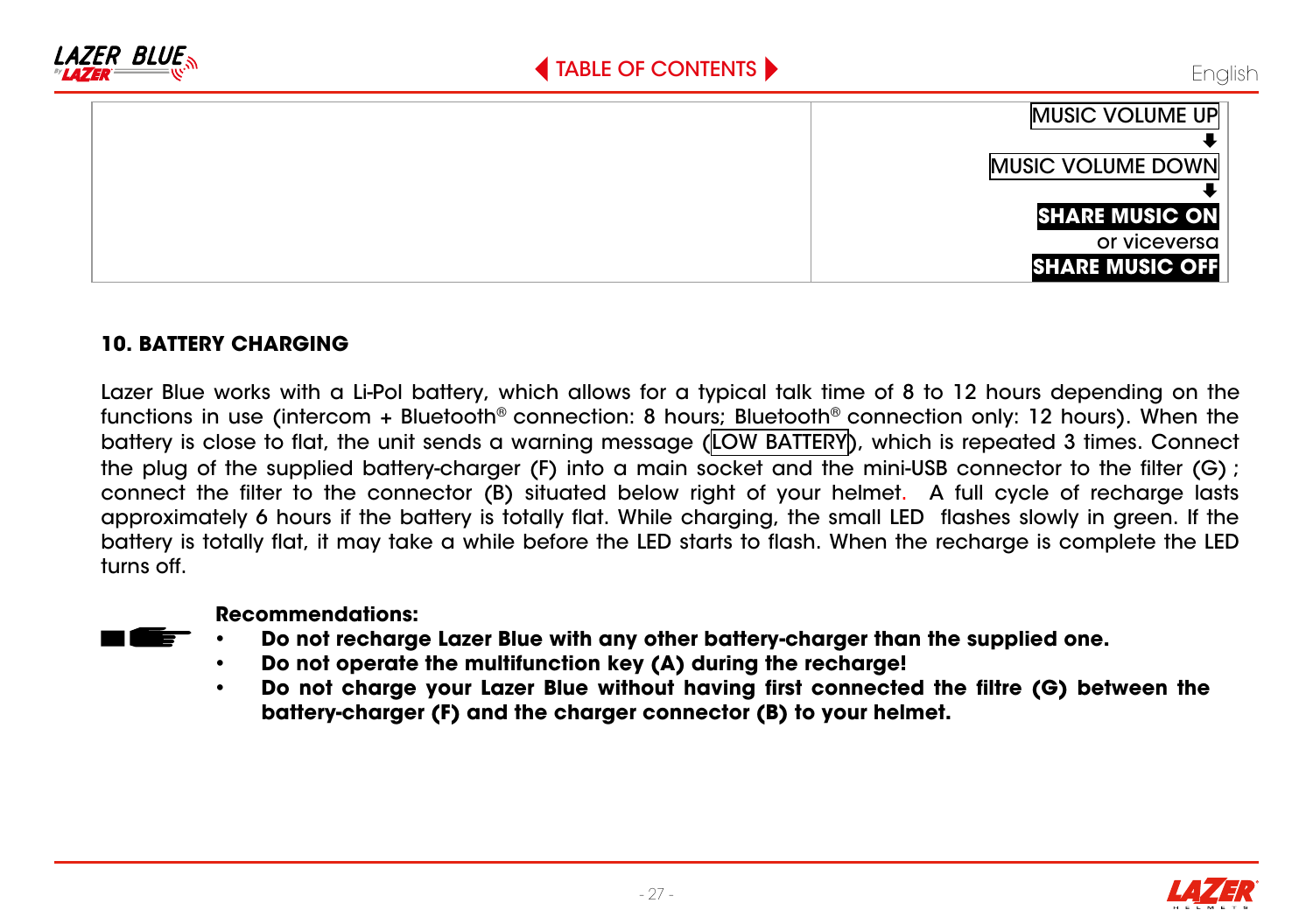<span id="page-27-0"></span>

#### **11. LED INDICATIONS**

| Unit off                 | The LED is off                   |  |
|--------------------------|----------------------------------|--|
| Unit on                  | The LED flashes slowly in green  |  |
| Unit in pairing mode     | The LED flashes in green and red |  |
| Unit in charge mode      | The LED flashes in green         |  |
| <b>Battery</b><br>charge | The LED is off                   |  |
| completed                |                                  |  |

#### **12. OPTIONAL HANDLEBAR REMOTE CONTROL**

Once this accessory is fitted and paired, you will be able to access the main menu and select the functions described above by operating the mid button on the selector instead of the multifunction key on the control unit. Use the lower and upper buttons to move back or forward more quickly in the menu. When you are out of the menu, use them to increase or decrease the sound volume.

#### **Remarks:**

- **To turn Lazer Blue on and off, you still need to press the multifunction key (A) on the control unit; these operations cannot be controlled via the remote control.**
- **No need to turn the remote control on / off. It switches automatically when the motorcycle ignition is turned on / off.**
- **The green LED on the selector flashes when the Lazer Blue unit is off, it is illuminated with solid light when the Lazer Blue is on.**

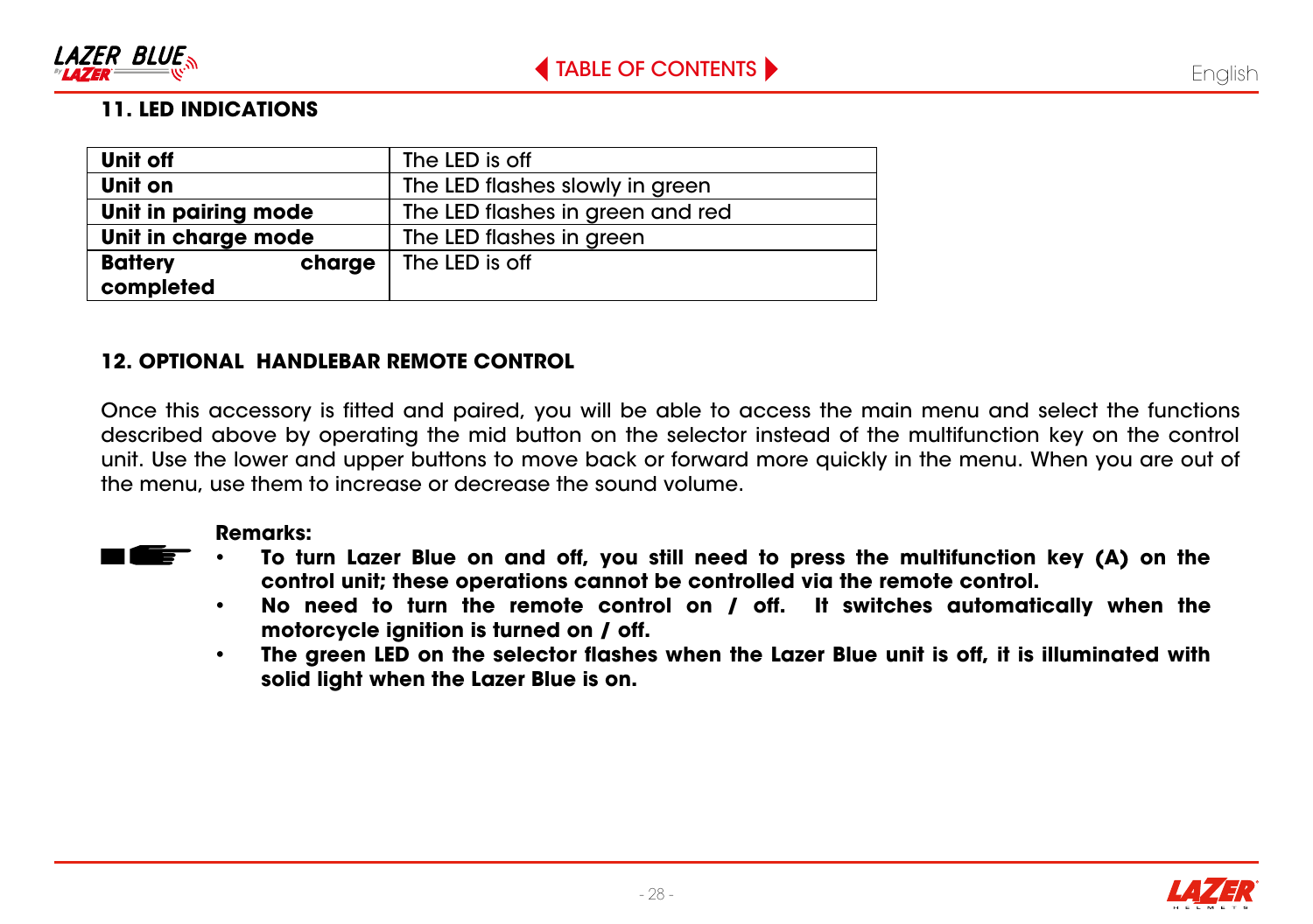<span id="page-28-0"></span>

#### **12.1. Installation of the handlebar remote control**

Loosen the screw on the three-button selector (unscrew it completely if required) and slide the selector onto the left handle as shown in the attached picture, then re-tighten the screw as appropriate to keep the assy in position.

Route the flat cable that links the selector with the mini control unit down towards the foot of the steering post, together with the original wiring harness located under the instrument board. Secure the cable with tiewraps.

The mini control unit shall also be secured to the original wiring harness with tie-wraps, far from metal surfaces that may screen and compromise radio communication with the main control unit.

The two power-supply wires shall be connected as described below:

- RED wire to an ignition controlled positive supply wire (+15/54);
- BLACK wire: to a permanent negative supply (e.g. a screw on the frame).

Solder the wire connections and insulate them carefully with tape.



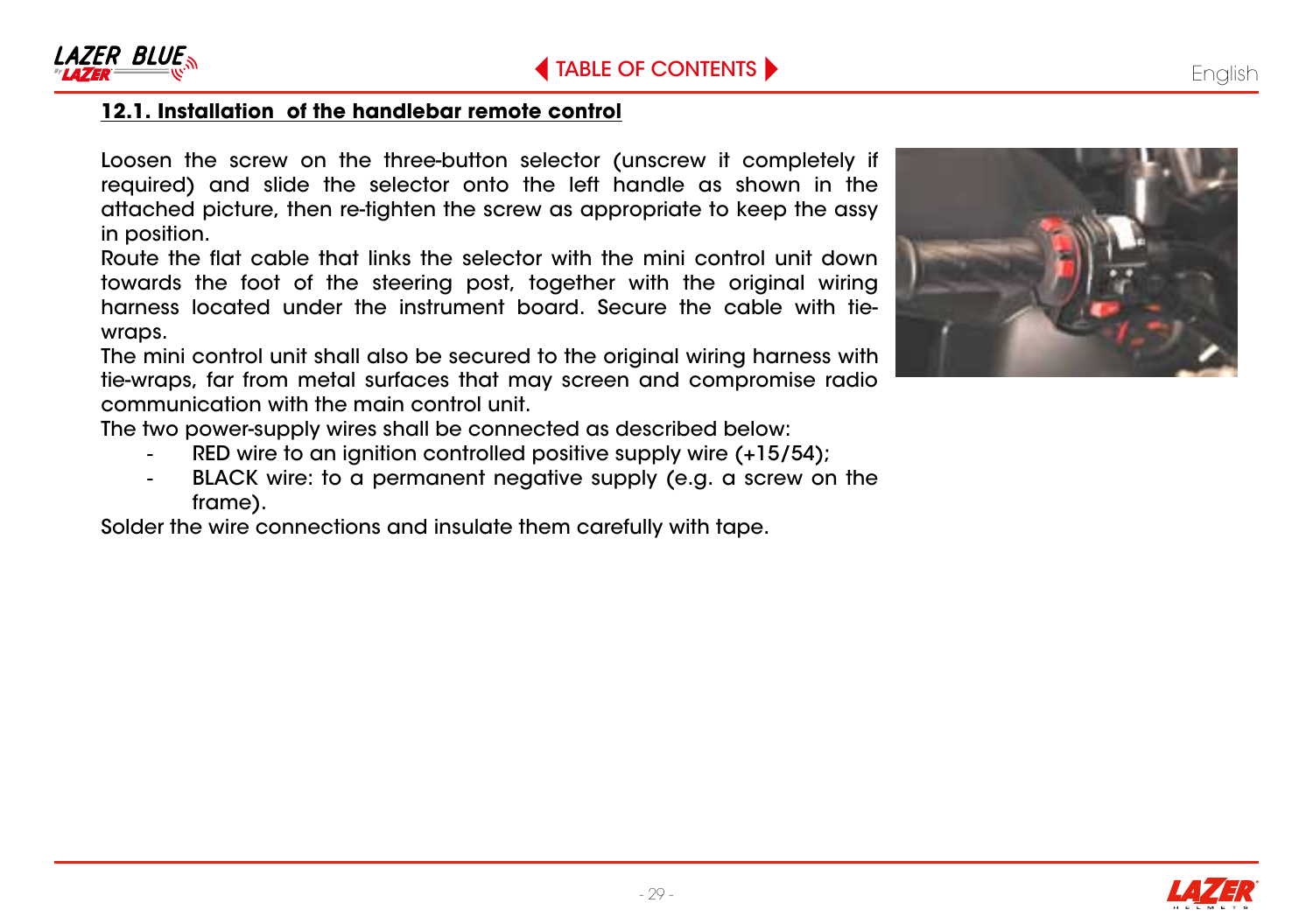<span id="page-29-0"></span>

### **12.2. Pairing of the handlebar remote control**

The handlebar remote control needs to be paired with the Lazer Blue unit.

|                                                                                                                                                       | <b>PROCEDURE</b>                                                                                                                                                                                        | <b>VOICE INSTRUCTION FLOW</b>             |
|-------------------------------------------------------------------------------------------------------------------------------------------------------|---------------------------------------------------------------------------------------------------------------------------------------------------------------------------------------------------------|-------------------------------------------|
| Start condition: Lazer Blue off - remote control within range<br>No other Lazer Blue unit or Bluetooth <sup>®</sup> enabled device in pairing<br>mode |                                                                                                                                                                                                         | LAZER BLUE ON<br><b>PAIRING MODE</b>      |
| 1.<br>2.                                                                                                                                              | Press and hold down the multifunction key until you hear<br><b>PAIRING MODE, then release</b>                                                                                                           | <b>PAIRED WITH REMOTE</b>                 |
|                                                                                                                                                       | Press the central button of the selector and hold it down. At the<br>same time turn the motorcycle ignition on. The red and green<br>LED's on the selector will flash for a few seconds, then the green | <b>LAZER BLUE ON</b>                      |
| 3.                                                                                                                                                    | LED will turn to solid light.<br>If the pairing succeeds, you will hear PAIRED WITH REMOTE, then<br>LAZER BLUE ON.                                                                                      | If unsuccessful:<br><b>FAILED PAIRING</b> |
| 4.                                                                                                                                                    | If the pairing fails, you will hear FAILED PAIRING<br>and<br>subsequently LAZER BLUE ON.                                                                                                                | <b>LAZER BLUE ON</b>                      |
| 5.                                                                                                                                                    | Once paired, Lazer Blue and the remote control will connect to<br>each other whenever the ignition is turned on and the units are<br>within range.                                                      |                                           |

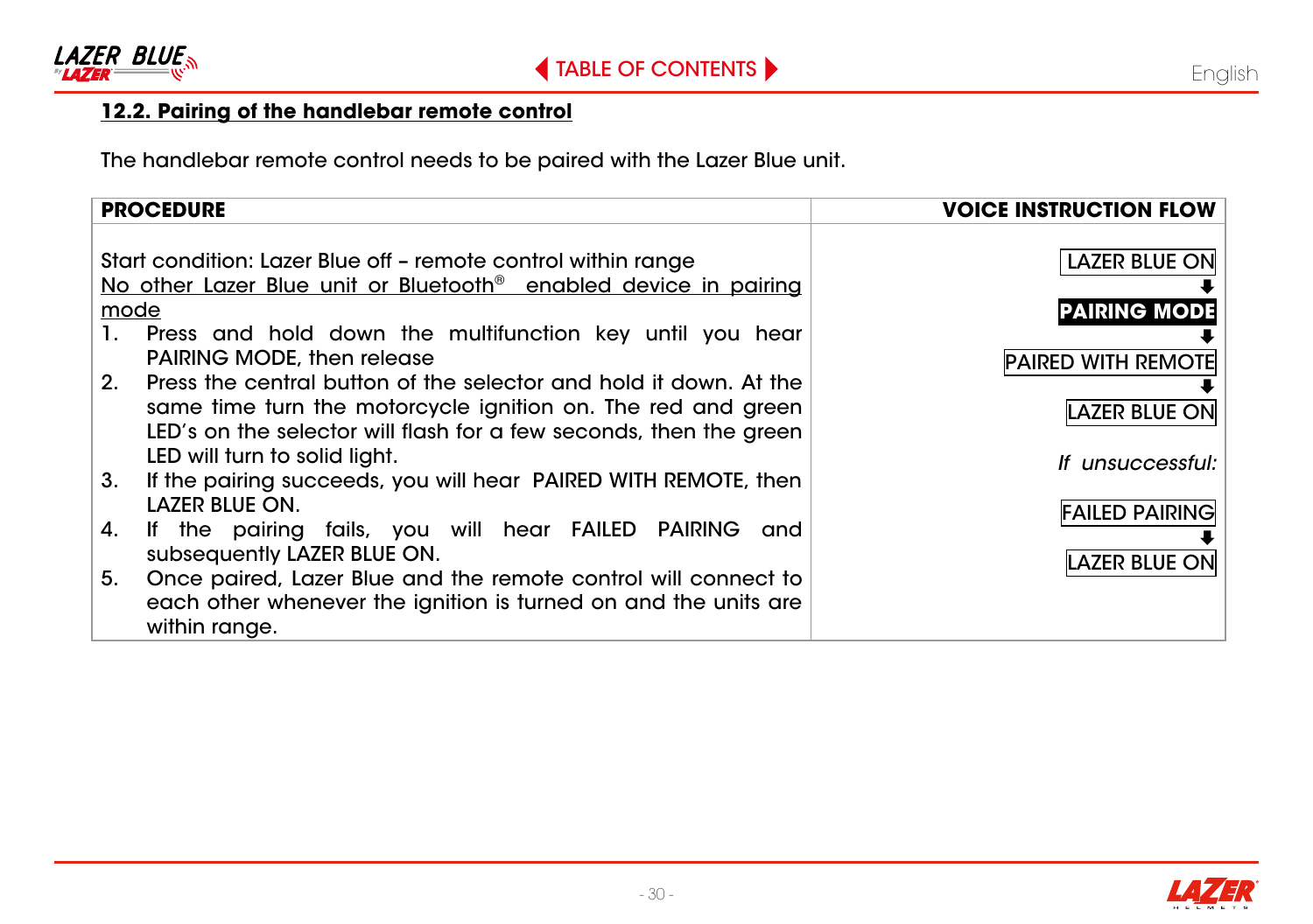<span id="page-30-0"></span>

### **12.3. Clearing a paired remote control**

This procedure allows you to clear a paired remote control:

| <b>PROCEDURE</b>                                                                                                                                                                                                                                                                                                                                                                                                        | <b>VOICE INSTRUCTION FLOW</b>                                                                                                                                                                    |
|-------------------------------------------------------------------------------------------------------------------------------------------------------------------------------------------------------------------------------------------------------------------------------------------------------------------------------------------------------------------------------------------------------------------------|--------------------------------------------------------------------------------------------------------------------------------------------------------------------------------------------------|
| Start condition: Lazer Blue off<br>1.<br>2.<br>Press and hold down the multifunction key until you hear<br><b>PAIRING MODE, then release</b><br>Press again and hold down until you hear MENU, then release<br>3.<br>and listen to the prompts<br>As you hear DELETE REMOTE CONTROLS, press shortly to confirm<br>4.<br>If no further action follows, the unit quits the pairing mode about<br>5.<br>ten minutes later. | <b>LAZER BLUE ON</b><br><b>PAIRING MODE</b><br><b>MENU</b><br><b>PLAY UNIT NAME</b><br><b>CHANGE UNIT NAME</b><br><b>LIST INTERCOMS</b><br><b>GROUP PAIRING</b><br><b>DELETE REMOTE CONTROLS</b> |
|                                                                                                                                                                                                                                                                                                                                                                                                                         | <b>OPERATION COMPLETED</b>                                                                                                                                                                       |

#### **13. RESET**

If required, the system can be reset by keeping the multifunction key on the control unit pressed for about 30 seconds.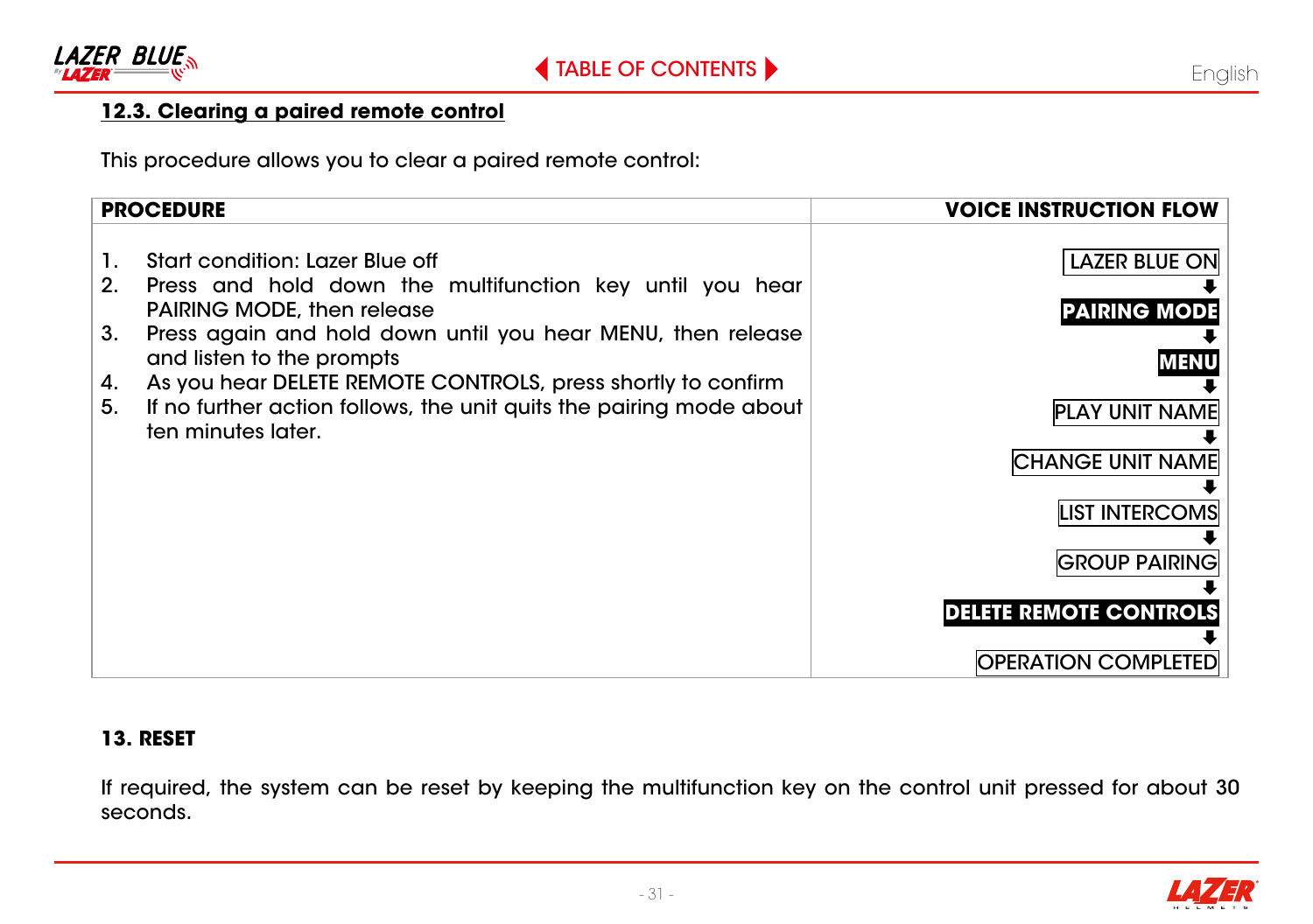

<span id="page-31-0"></span>

### **14. TECHNICAL DATA**

**Power supply:** Li-Pol battery, 600mAh – 3,7V; **Bluetooth**® **Technology**: Version 2.0 with EDR, class II, range:10 m. Supported profiles: HF, HS, A2DP, AVRCP; **Proprietary RF Technology**: 2,4 – 2,483GHz ISM band, typical range: 150 m; **Size of the control unit:** 68X58X20mms; **Weight of the helmet-fitted components:** 116g; **Typical talk time:** 8 to 12 hours (depending on the functions in use).

### **15. HOMOLOGATION / QUALIFICATION**

- Lazer Blue complies with the requirements of the **EU Directive 1999/5/EC (RTTE Directive)** in terms of electromagnetic compatibility, health and safety, use of the radiofrequency spectrum.

Moreover, since it works for extended periods of time close to the user's head, Lazer Blue has been duly submitted to SAR (Specific Absorption Rate) testing. This is an international standard (today recommended although not mandatory for this type of equipment) that measures the human body's absorption of energy radiated by electronic equipments. The values that have been measured are extremely low, by far below the admitted figures.

**B** Bluetooth Additionally it has been tested and found to comply with the requirements for  **Bluetooth**®**Qualification.** This certification is mandatory for those manufacturers who want to use the official Bluetooth® logo and trademark; it guarantees that a device meets the standards of Bluetooth® wireless technology.

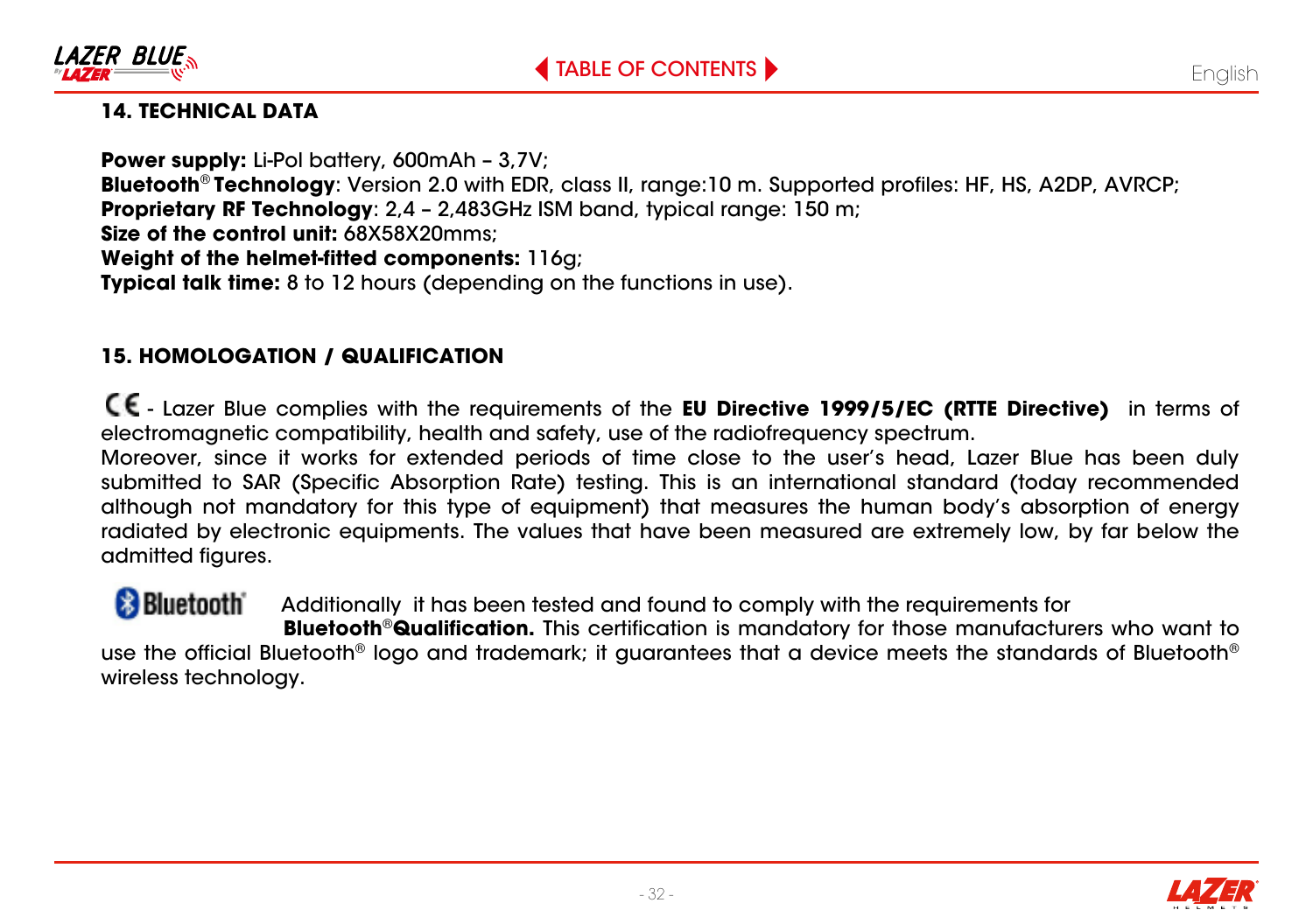## [TABLE OF CONTENTS](#page-3-0)





#### Declaration of conformity

#### We, COBRA AUTOMOTIVE TECHNOLOGIES SpA

Via Astico 41 21100 - VARESE **ITALY** 

#### declars under our sole responsibility that the products

- 6720 HelloBiker 2.0 Wireless Multimedia Communication System for motorcycle and scooter helmets
- 6780 Handlebar remote control for HelloBiker 2.0

#### to which this declaration relates are in conformity with the essential requirements. and other relevant provisions of Directive 99/5/EC (R&TTE Directive).

#### Reference standards:

| Safety | EN 60950-1 2005 (2 <sup>nd</sup> edition) and EN 60950-1 2006 |
|--------|---------------------------------------------------------------|
| EMC    | EN 301 489-1 V1.8.1 (2008-04)                                 |
|        | RF Spectrum EN 300 328 V1.7.1 (2006-10)                       |

#### **Test Reports issued by:**

RFI Giobal Services Ltd. Pavlion A, Ashwood Park, Ashwood Way, Basingstoke, Hampshire, RG23 8BG **United Kingdom** 

#### Intended use in:

All EU Countries + Switzerland. Norway and loeland.

Place and date of issue of this DoC : Varyea, July 1" 2009

Signed for the manufacturer:

Name: A. Palumbo - Title: Product Manager / Motorcycle



wu